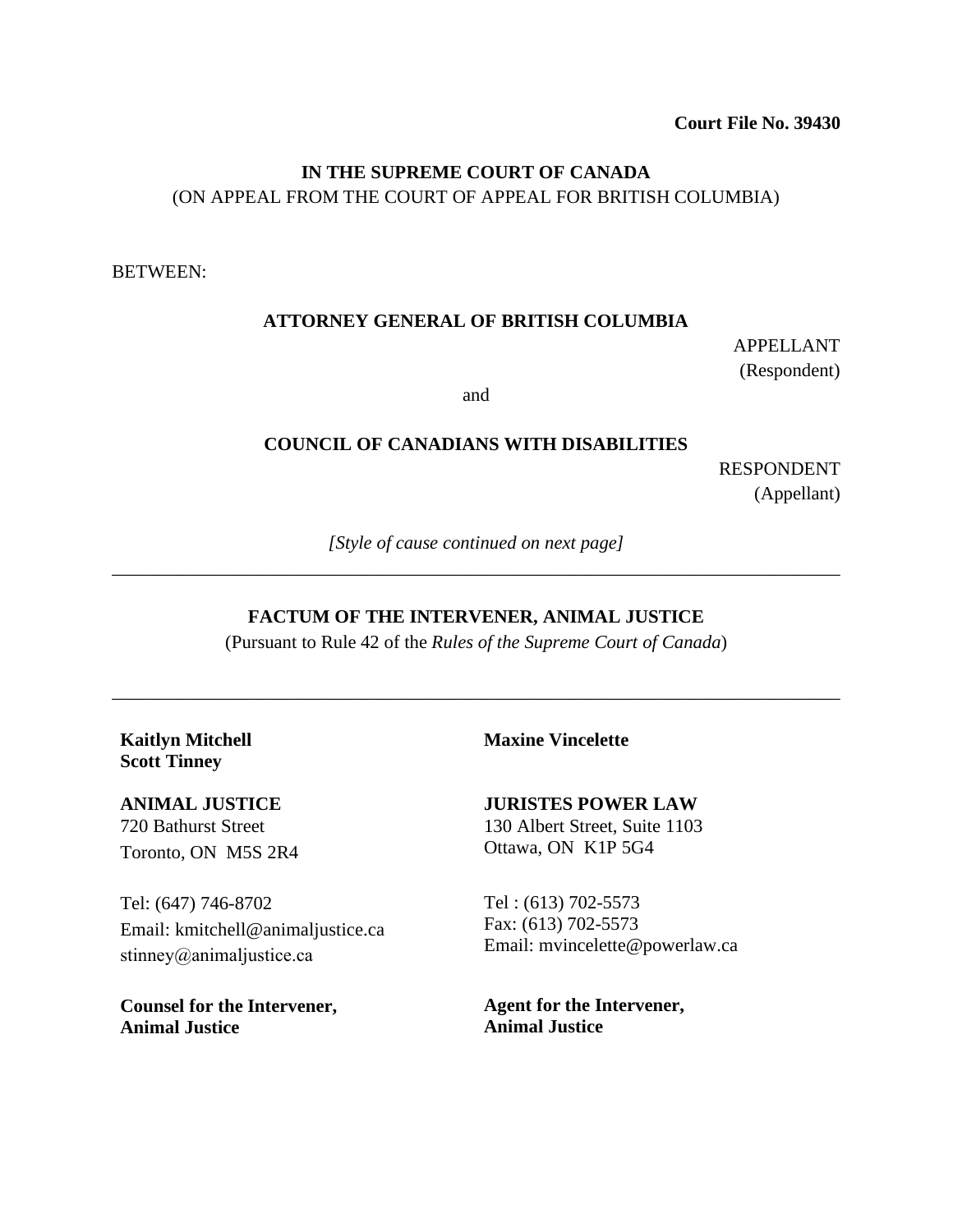-and-

**ATTORNEY GENERAL OF CANADA, ATTORNEY GENERAL OF ONTARIO, ATTORNEY GENERAL OF SASKATCHEWAN, ATTORNEY GENERAL OF ALBERTA, WEST COAST PRISON JUSTICE SOCIETY, EMPOWERMENT COUNCIL, SYSTEMIC ADVOCATES IN ADDICTIONS AND MENTAL HEALTH, CANADIAN CIVIL LIBERTIES ASSOCIATION, ADVOCACY CENTRE FOR TENANTS ONTARIO, ARCH DISABILITY LAW CENTRE, CANADIAN ENVIRONMENTAL LAW ASSOCIATION, CHINESE AND SOUTHEAST ASIAN LEGAL CLINIC, HIV & AIDS LEGAL CLINIC ONTARIO, SOUTH ASIANN LEGAL CLINIC ONTARIO, DAVID ASPER CENTRE FOR CONSTITUTIONAL RIGHTS, ECOJUSTICE CANADA SOCIETY, TRIAL LAWYERS ASSOCIATION OF BRITISH COLUMBIA, NATIONAL COUNCIL OF CANADIAN MUSLIMS, MENTAL HEALTH LEGAL COMMITTEE, BRITISH COLUMBIA CIVIL LIBERTIES ASSOCIATION, CANADIAN ASSOCIATION OF REFUGEE LAWYERS, WEST COAST LEGAL EDUCATION AND ACTION FUND, CENTRE FOR FREE EXPRESSION, FEDERATION OF ASIAN CANADIAN LAWYERS, CANADIAN MUSLIM LAWYERS ASSOCIATION, JOHN HOWARD SOCIETY OF CANADA, QUEEN'S PRISON LAW CLINIC, ANIMAL JUSTICE, CANADIAN MENTAL HEALTH ASSOCIATION (NATIONAL), CANADA WITHOUT POVERTY, ABORIGINAL COUNCIL OF WINNNIPEG, INNC., END HOMELESSNESS WINNIPEG IN NC. AND CANADIAN CONSTITUTION FOUNDATION**

INTERVENERS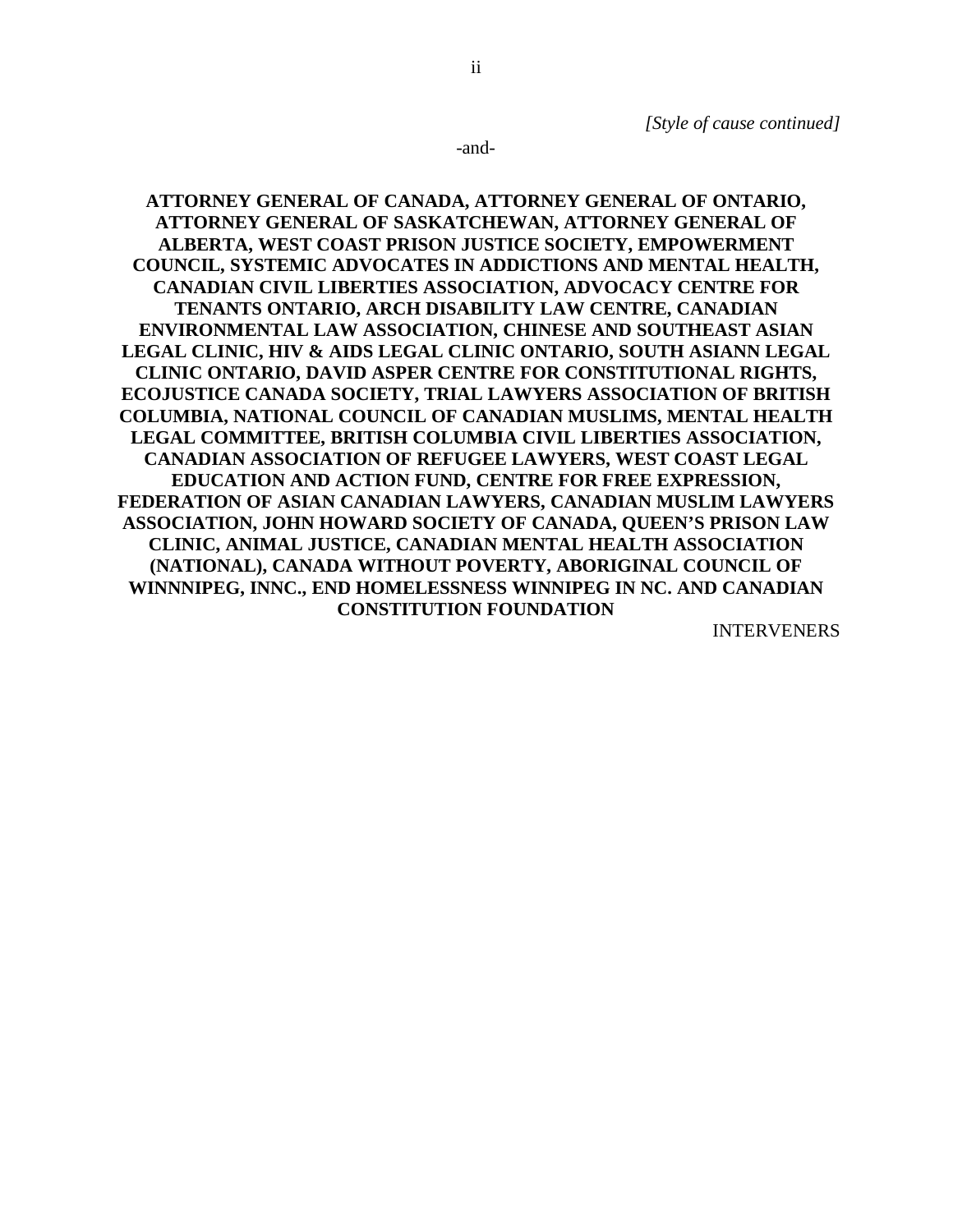#### **ORIGINAL TO: Registrar** Supreme Court of Canada 301 Wellington Street Ottawa, ON K1A 0J1

### **COPIES TO:**

### **ATTORNEY GENERAL OF BRITISH COLUMBIA**

Legal Services Branch 865 Hornby Street, Suite 1301 Vancouver, British Columbia V6Z 2G3 Tel: 604.660.3093 / Fax: 604.660.2636 Email: [mark.witten@gov.bc.ca](mailto:mark.witten@gov.bc.ca) [emily.lapper@gov.bc.ca](mailto:emily.lapper@gov.bc.ca)

### **Mark Witten Emily Lapper**

Counsel for the Appellant, Attorney General of British Columbia

# **MCCARTHY TÉTRAULT LLP**

Suite 2400, 745 Thurlow Street Vancouver, British Columbia V6E 0C5 Tel: 604.643.5983 / Fax: 604.622.5614 Email: [mfeder@mccarthy.ca](mailto:mfeder@mccarthy.ca) [kbooth@mccarthy.ca](mailto:kbooth@mccarthy.ca) [cbildfell@mccarthy.ca](mailto:cbildfell@mccarthy.ca)

**Michael A. Feder, Q.C. Katherine Booth Kevin Love**

Counsel for the Respondent, Council of Canadians with Disabilities

### **OLTHUIS VAN ERT**

66 Lisgar Street Ottawa, Ontario K2P 0C1 Tel: 613.501.5350 / Fax: 613.651.0304 Email: [dshuhaibar@ovcounsel.com](mailto:dshuhaibar@ovcounsel.com)

# **Dahlia Shuhaibar**

Agent for the Appellant, Attorney General of British Columbia

### **BORDEN LADNER GERVAIS LLP**

World Exchange Plaza 100 Queen Street, Suite 1300 Ottawa, Ontario K1P 1J9 Tel: 613.787.3562 / Fax: 613.230.8842 Email: [neffendi@blg.com](mailto:neffendi@blg.com)

### **Nadia Effendi**

Agent for the Respondent, Council of Canadians with Disabilities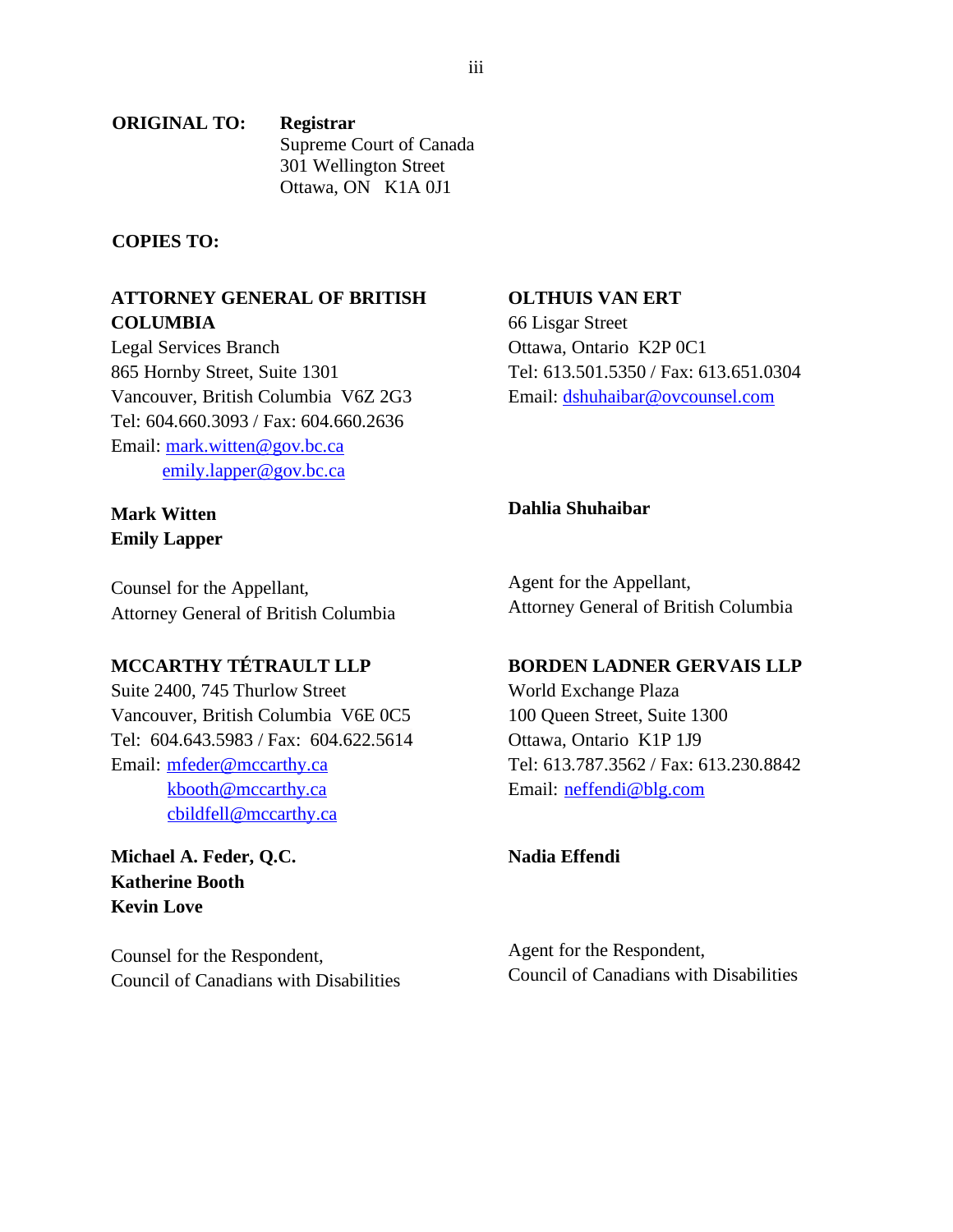### **ATTORNEY GENERAL OF CANADA**

Department of Justice, National Litigation Sector 120 Adelaide Street West, Suite 400 Toronto, ON M5H 1T1 [Tel: 416.953.9546](tel:416.953.9546) / Fax: 416.952.4518 Email: [christine.mohr@justice.gc.ca](mailto:christine.mohr@justice.gc.ca)

#### **Christine Mohr**

Counsel for the Intervener, Attorney General of Canada

#### **ALISON M. LATIMER**

**Barrister & Solicitor** 1200 – 1111 Melville Street Vancouver BC V6E 3V6 Tel: 778.847.7324 Email: [alison@alatimer.ca](mailto:alison@alatimer.ca)

### **Alison M. Latimer**

Counsel for the Interveners, John Howard Society and Queen's Prison Law Clinic

#### **ATTORNEY GENERAL OF ONTARIO**

Constitution Law Branch 720 Bay Street, 4<sup>th</sup> Floor Toronto, ON M7A 2S9 [Tel: 647.637.0883](tel:647.637.0883) / Fax: 416.326.4015 Email: [yashoda.ranganathan@ontario.ca](mailto:yashoda.ranganathan@ontario.ca) 

# **Yashoda Ranganathan David Tortell**

Counsel for the Intervener, Attorney General of Ontario

### **ATTORNEY GENERAL OF CANADA**

Department of Justice Canada Civil Litigation Section 50 O'Connor Street, 5<sup>th</sup> Floor Ottawa, ON K1A 0H8 [Tel: 613.941.2351](tel:416.941.2351) / Fax: 613.954.1920 Email: [christopher.rupar@justice.gc.ca](mailto:christopher.rupar@justice.gc.ca)

### **Christopher M. Rupar**

Agent for the Intervener, Attorney General of Canada

**POWER LAW** 1103 – 130 Albert Street Ottawa, ON K1P 5G4 Tel: 613.702.5566 / Fax: 613.702.5566 Email: [dbosse@juristespower.ca](mailto:dbosse@juristespower.ca) 

### **Darius Bossé**

Agent for the Interveners, John Howard Society of Canada and Queen's Prison Law Clinic

**POWER LAW** 1103 –130 Albert Street Ottawa, ON K1P 5G4 [Tel: 613.702.5573](tel:613.702.5573) / Fax: 613.702.5573 Email: [mvincelette@juristespower.ca](mailto:mvincelette@juristespower.ca)

### **Maxine Vincelette**

Agent for the Intervener, Attorney General of Ontario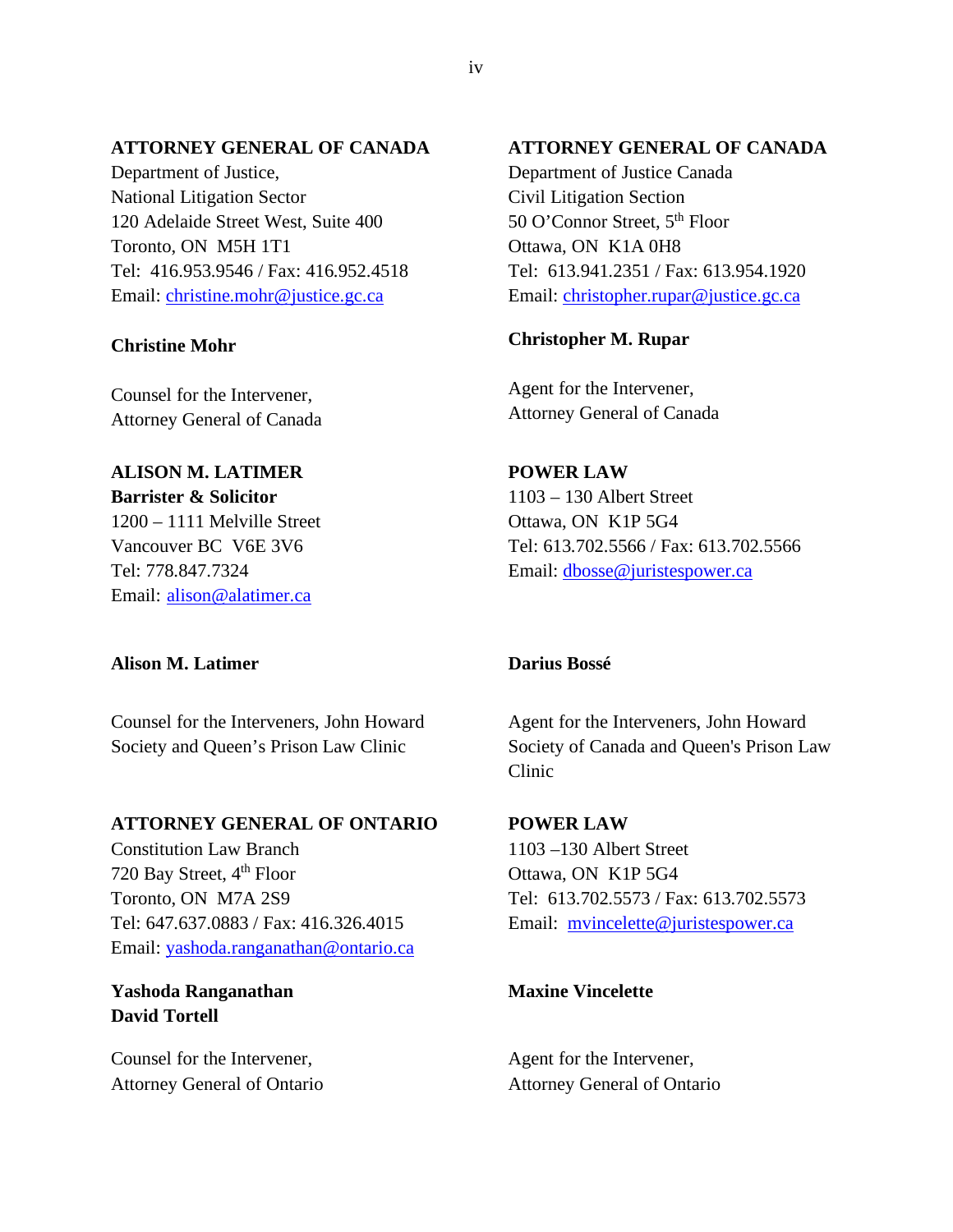# **MINISTRY OF JUSTICE AND ATTORNEY GENERAL**

Government of Saskatchewan 820 –1874 Scarth Street Regina, SK S4P 4B3 [Tel: 306.787.5584](tel:306.787.5584) / Fax: 306.787.9111 Email: [sharon.pratchler2@gov.sk.ca](mailto:sharon.pratchler2@gov.sk.ca)

### **Sharon H. Pratchler, Q.C.**

Counsel for the Intervener, Attorney General of Saskatchewan

### **GOWLING WLG (CANADA) LLP**

160 Elgin Street, Suite 2600 Ottawa, ON K1P 1C3 [Tel: 613.786.8695](tel:613.786.8695) / Fax: 613.788.3509 Email: [lynne.watt@gowlingwlg.com](mailto:lynne.watt@gowlingwlg.com)

# **D. Lynne Watt**

Agent for the Intervener, Attorney General of Saskatchewan

### **ALBERTA JUSTICE**

Constitutional and Aboriginal Law 1000, 10025 –102A Avenue Edmonton, AB T5J 2Z2 [Tel: 780.422.7145](tel:780.422.7145) / Fax: 780.643.0852 Email: [leah.mcdaniel@gov.ab.ca](mailto:leah.mcdaniel@gov.ab.ca)

### **Leah M. McDaniel**

Counsel for the Intervener, Attorney General of Alberta

# **ALLEN/MCMILLAN LITIGATION COUNSEL**

1625 – 1185 West Georgia Street Vancouver, BC V6E 4E6 [Tel: 604.628.3982](tel:604.628.3982) / Fax: 604.628.3832 Email: [greg@amlc.ca](mailto:greg@amlc.ca) 

# **Greg J. Allen Nojan Kamoosi**

Counsel for the Intervener, West Coast Prison Justice Society

**GOWLING WLG (CANADA) LLP** 160 Elgin Street, Suite 2600 Ottawa, ON K1P 1C3 [Tel: 613.786.8695](tel:613.786.8695) / Fax: 613.788.3509 Email: [lynne.watt@gowlingwlg.com](mailto:lynne.watt@gowlingwlg.com)

# **D. Lynne Watt**

Agent for the Intervener, Attorney General of Alberta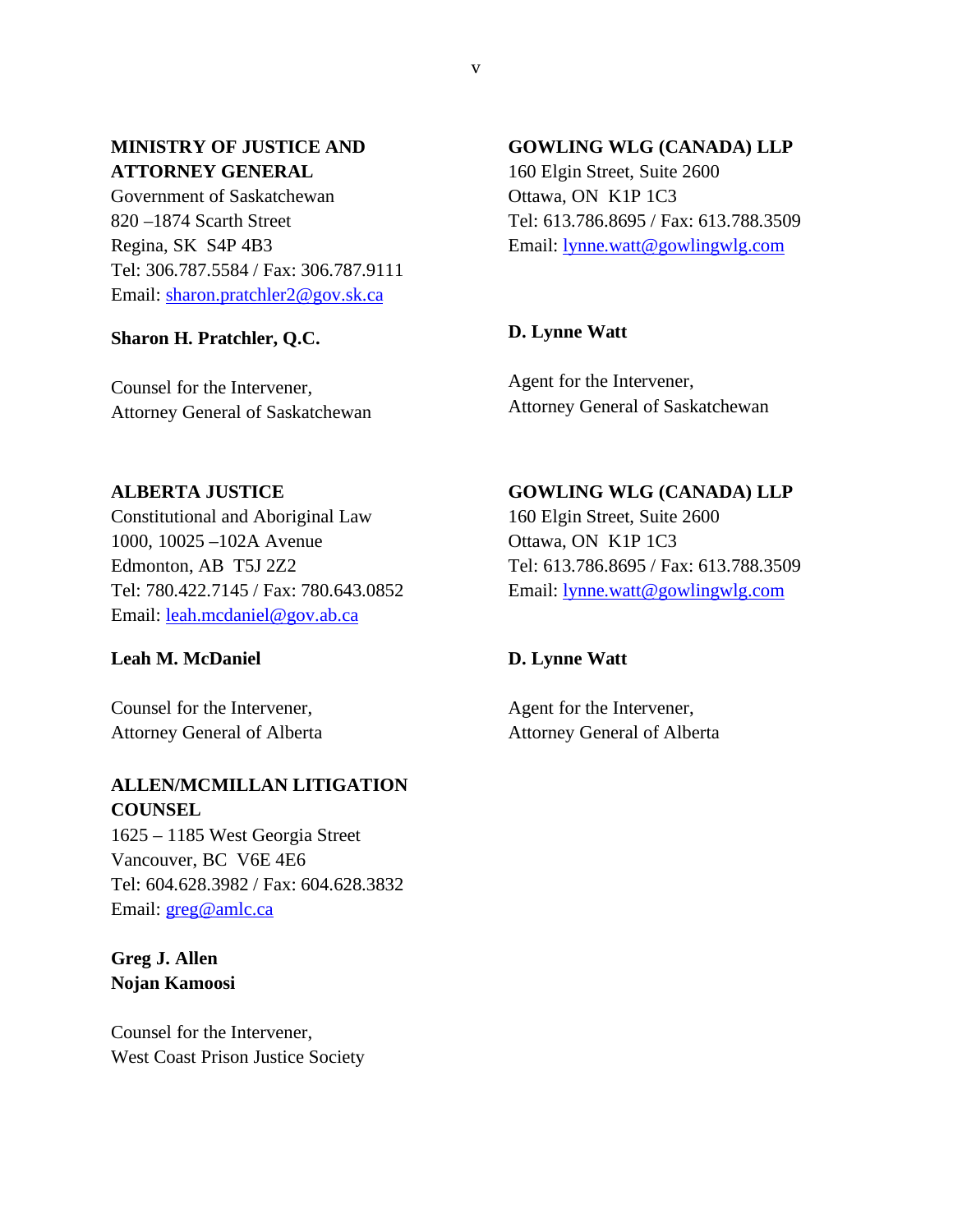### **ANITA SZIGETI ADVOCATES**

400 University Avenue, Suite 400 Toronto, ON M5G 1S5 Tel: 416.504.6544 / Fax: 416.204.9562 Email: [anita@asabarristers.com](mailto:anita@asabarristers.com)

# **Anita Svigeti Maya Kotob Sarah Rankin**

Counsel for the Intervener, Empowerment Council, Systemic Advocates in Addictions and Mental Health

### **TORYS LLP**

79 Wellington Street, Suite 3000 Box 270, TD South Tower Toronto, ON M5K 1N2 [Tel: 416.865.7678](tel:416.865.7678) / Fax: 416.865.7380 Email: [abernstein@torys.com](mailto:abernstein@torys.com)

# **Andrew Bernstein Emily Sherkey**

Counsel for the Intervener, Canadian Civil Liberties Association

### **SUPREME ADVOCACY LLP**

100 – 340 Gilmour Street Ottawa, ON K2P 0R3 Tel: 613.695.8855 Ext. 102 / Fax: 613.695.8580 Email: [mfmajor@supremeadvocacy.ca](mailto:mfmajor@supremeadvocacy.ca)

#### **Marie-France Major**

Agent for the Intervener, Empowerment Council, Systemic Advocates in Addictions and Mental Health

### **SUPREME ADVOCACY LLP**

100 – 340 Gilmour Street Ottawa, ON K2P 0R3 Tel: 613.695.8855 Ext. 101 / Fax: 613.695.8580 Email: [emeehan@supremeadvocacy.ca](mailto:emeehan@supremeadvocacy.ca)

### **Eugene Meehan, Q.C.**

Agent for the Intervener, Canadian Civil Liberties Association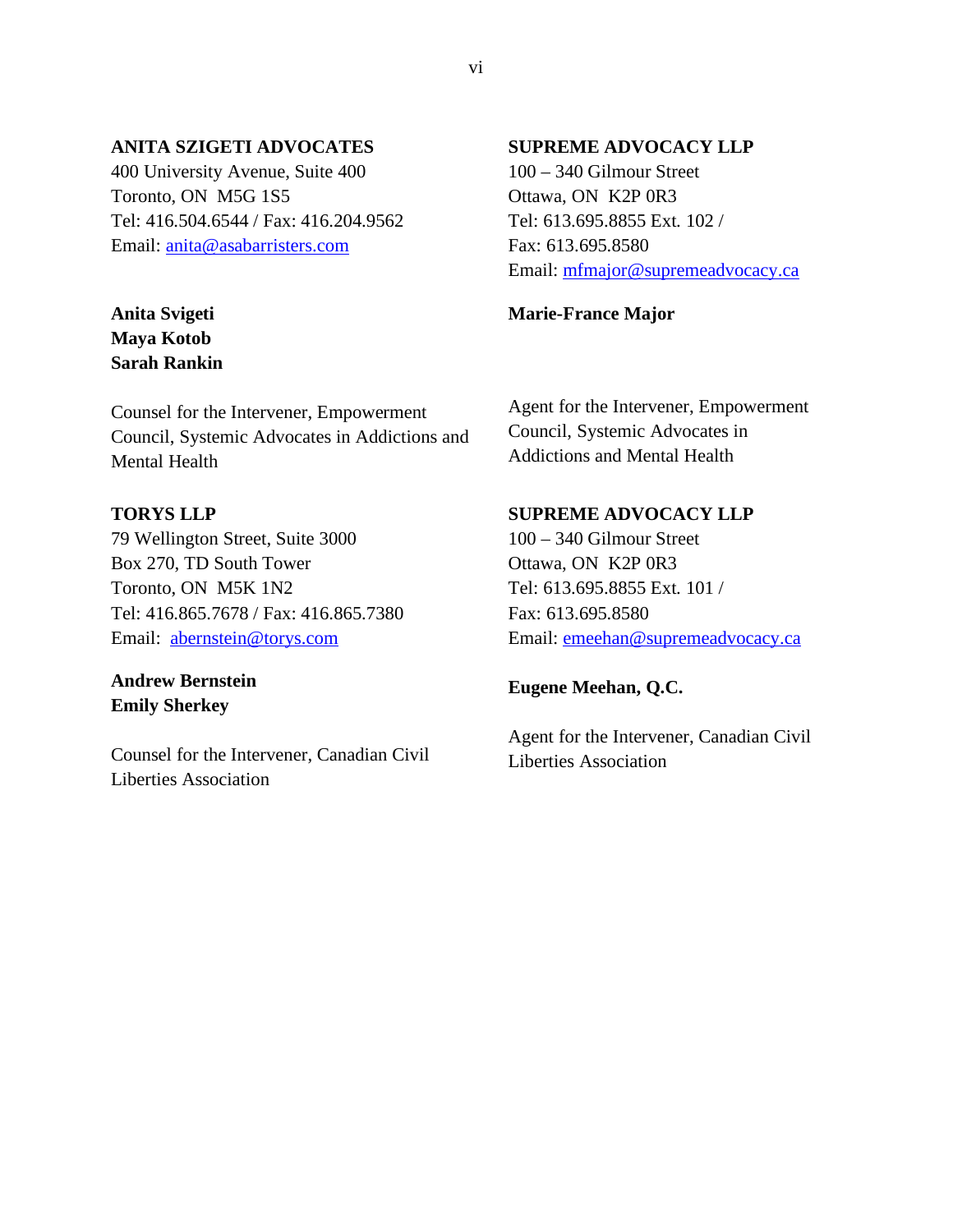### **ARCH DISABILITY LAW CENTRE**

55 University Avenue, 15<sup>th</sup> Floor Toronto, ON M5J 2H7 Tel: 416.482.8255 Ext. 2224 Fax: 416.482.2981 Email: [shanoum@lao.on.ca](mailto:shanoum@lao.on.ca)

### **Mariam Shanouda Jessica De Marinis**

Counsel for the Interveners, Advocacy Centre for Tenants Ontario, ARCH Disability Law Centre, Canadian Environmental Law Association, Chinese and Southeast Asian Legal Clinic, HIV and AIDS Legal Clinic Ontario and South Asian Legal Clinic Ontario

# **THE DAVID ASPER CENTRE FOR CONSTITUTIONAL RIGHTS**

University of Toronto 78 Queen's Park Crescent Toronto, ON M5S 2C5 [Tel: 416.978.0092 / Fax: 416.978.8894](tel:416.978.0092%20/%20Fax:416.978.8894) Email : [cheryl.milne@utoronto.ca](mailto:cheryl.milne@utoronto.ca)

# **Cheryl Milne Kent Roach**

Counsel for the Intervener, David Asper Centre for Constitutional Rights

### **BORDEN LADNER GERVAIS LLP**

World Exchange Plaza 100 Queen Street, Suite 1300 Ottawa, Ontario K1P 1J9 Tel: 613.787.3562 / Fax: 613.230.8842 Email: [neffendi@blg.com](mailto:neffendi@blg.com)

### **Nadia Effendi**

Agent for the Interveners, Advocacy Centre for Tenants Ontario, ARCH Disability Law Centre, Canadian Environmental Law Association, Chinese and Southeast Asian Legal Clinic, HIV and AIDS Legal Clinic Ontario and South Asian Legal Clinic Ontario

# **NORTON ROSE FULBRIGHT CANADA LLP**

45 O'Connor Street, Suite 1500 Ottawa, ON K1P 1A4 [Tel: 613.780.8654](tel:613.780.8654) / Fax: 613.230.5459 Email: [matthew.halpin@nortonrosefulbright.com](mailto:matthew.halpin@nortonrosefulbright.com)

### **Matthew Halpin**

Agent for the Intervener, David Asper Centre for Constitutional Rights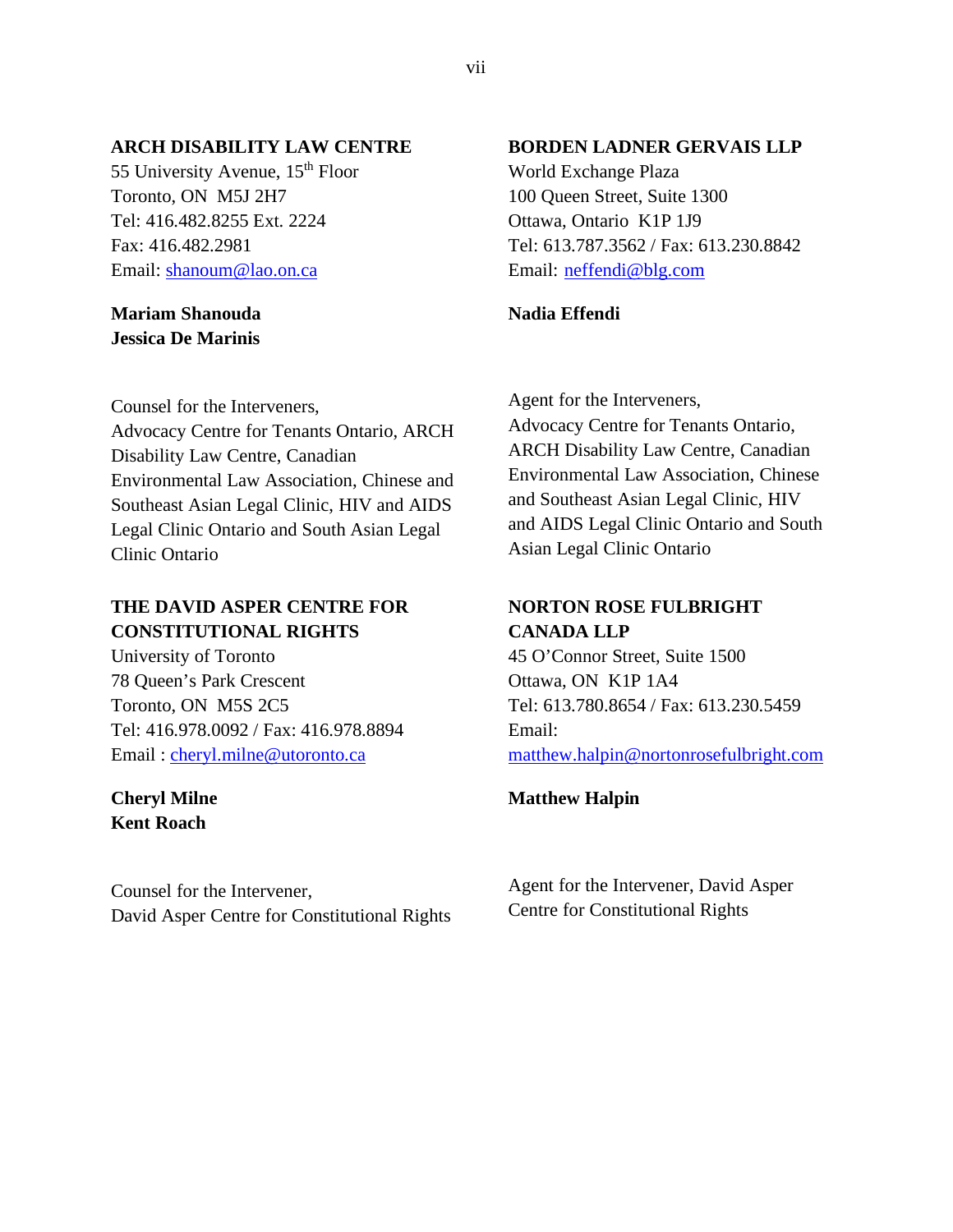### **ECOJUSTICE CANADA SOCIETY**

390 – 425 Carrall Street Vancouver, BC V6B 6E3 [Tel: 604.685.5618](tel:604.685.5618) / Fax: 604.685.7813 Email: [kpsmith@ecojustice.ca](mailto:kpsmith@ecojustice.ca)

# **Kegan Pepper-Smith Daniel Cheater**

Counsel for the Intervener, Ecojustice Canada Society

# **HUNTER LITIGATION CHAMBERS LAW CORPORATION**

2100 – 1040 West Georgia Street Vancouver, BC V6E 4H1 Tel [: 604.891.2400](tel:604.891.2400) / Fax : 604.647.4554 Email : [rdalziel@litigationchambers.com](mailto:rdalziel@litigationchambers.com)

**Ryan D.W. Dalziel, Q.C. Aubin P. Calbert**

Counsel for the Intervener, Trial Lawyers Association of British Columbia

# **NATIONAL COUNCIL OF CANADIAN MUSLIMS**

300 – 116 Albert Street Ottawa, ON K1P 5G3 Tel: 613.254.9704 Ext. 224 / Fax: 613.701.4062 Email: [somer@nccm.ca](mailto:somer@nccm.ca)

### **Sameha Omer**

Counsel for the Intervener, National Council of Canadian Muslims

# **NORTON ROSE FULBRIGHT CANADA LLP**

45 O'Connor Street, Suite 1500 Ottawa, ON K1P 1A4 [Tel: 613.780.8654](tel:613.780.8654) / Fax: 613.230.5459 Email: [matthew.halpin@nortonrosefulbright.com](mailto:matthew.halpin@nortonrosefulbright.com)

### **Matthew Halpin**

Agent for the Intervener, Trial Lawyers Association of British Columbia

### **SUPREME ADVOCACY LLP**

100 – 340 Gilmour Street Ottawa, ON K2P 0R3 Tel: 613.695.8855 Ext. 102 / Fax: 613.695.8580 Email : [mfmajor@supremeadvocacy.ca](mailto:mfmajor@supremeadvocacy.ca)

### **Marie-France Major**

Agent for the Intervener, National Council of Canadian Muslims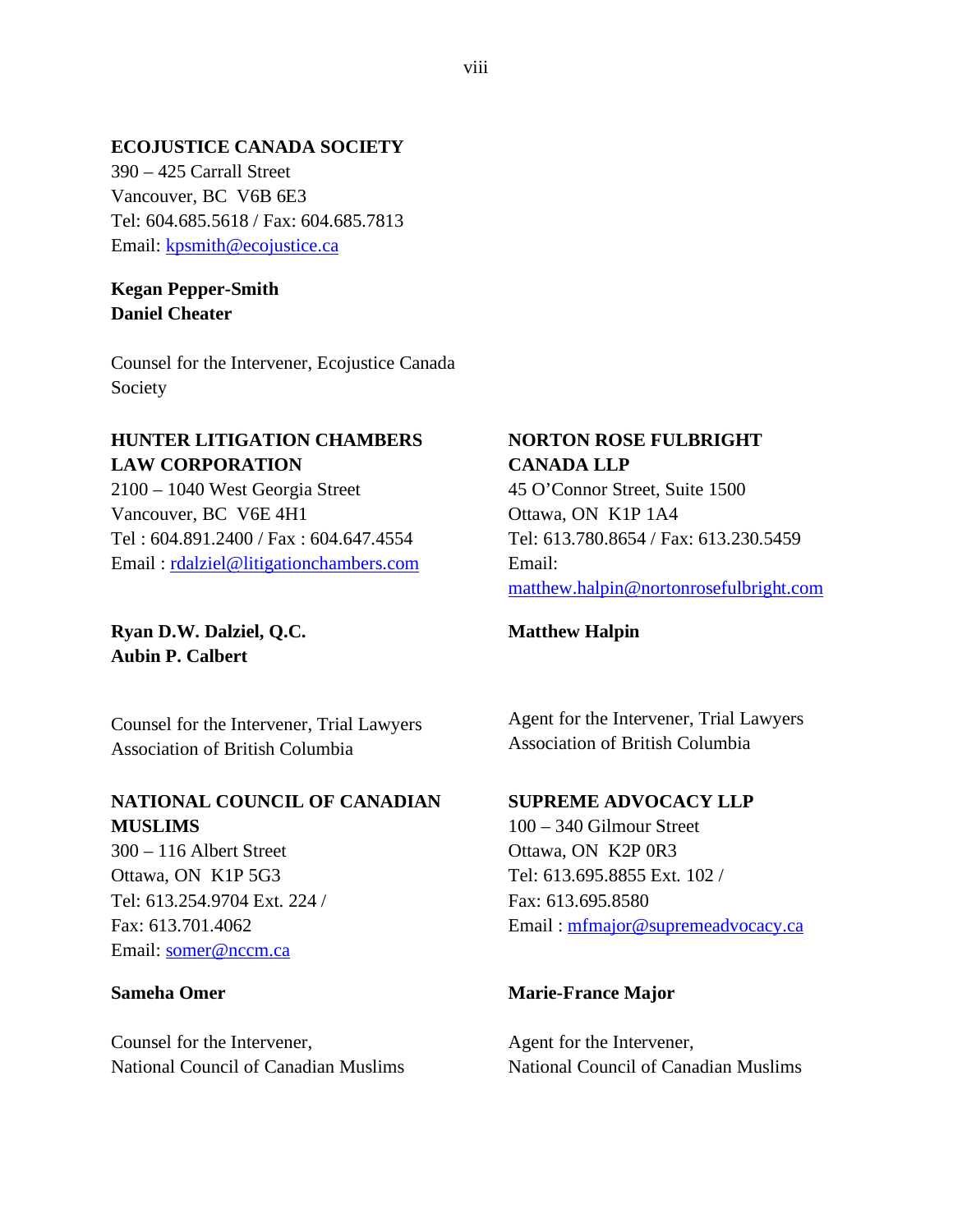### **MANDELL PINDER LLP**

422 – 1080 Mainland Street Vancouver, BC V6B 2T4 Tel [: 604.681.4146](tel:604.681.4146) / Fax : 604.681.0959 Email : [elin@mandellpinder.com](mailto:elin@mandellpinder.com)

### **Elin Sigurdson Monique Pongracic-Speier, Q.C.**

Counsel for the Intervener, British Columbia Civil Liberties Association

### **LEGAL AID ONTARIO**

Refugee Law Office 20 Dundas Street West Toronto, ON M5G 2H1 Tel :416.977.8111 Ext. 7181 / Fax: 416.977.5567 Email: [naveen@lao.on.ca](mailto:naveen@lao.on.ca)

**Anthony Navaneelan Naseem Mithoowani** 

Counsel for the Intervener, Canadian Association of Refugee Lawyers

### **JFK LAW CORPORATION**

340 – 1122 Mainland Street Vancouver, VC V6B 5L1 [Tel: 604.687.0549](tel:604.687.0549) / Fax: 604.687.2696 Email: [tdiskson@jfklaw.ca](mailto:tdiskson@jfklaw.ca) [jharman@jfklaw.ca](mailto:jharman@jfklaw.ca)

# **Tim A. Dickson Jason Harman**

Counsel for the Intervener, West Coast Legal Education and Action Fund

#### **GOWLING WLG (CANADA) LLP**

160 Elgin Street, Suite 2600 Ottawa, ON K1P 1C3 [Tel: 613.786.0171 / Fax: 613.788.3587](tel:613.786.0171%20/%20Fax:613.788.3587) Email: [jeff.beedell@gowlingwlg.com](mailto:jeff.beedell@gowlingwlg.com)

### **Jeffrey W. Beedell**

Agent for the Intervener, British Columbia Civil Liberties Association

#### **GOWLING WLG (CANADA) LLP**

160 Elgin Street, Suite 2600 Ottawa, ON K1P 1C3 [Tel: 613.786.0171 / Fax: 613.788.3587](tel:613.786.0171%20/%20Fax:613.788.3587) Email: [jeff.beedell@gowlingwlg.com](mailto:jeff.beedell@gowlingwlg.com)

#### **Jeffrey W. Beedell**

Agent for the Intervener, West Coast Legal Education and Action Fund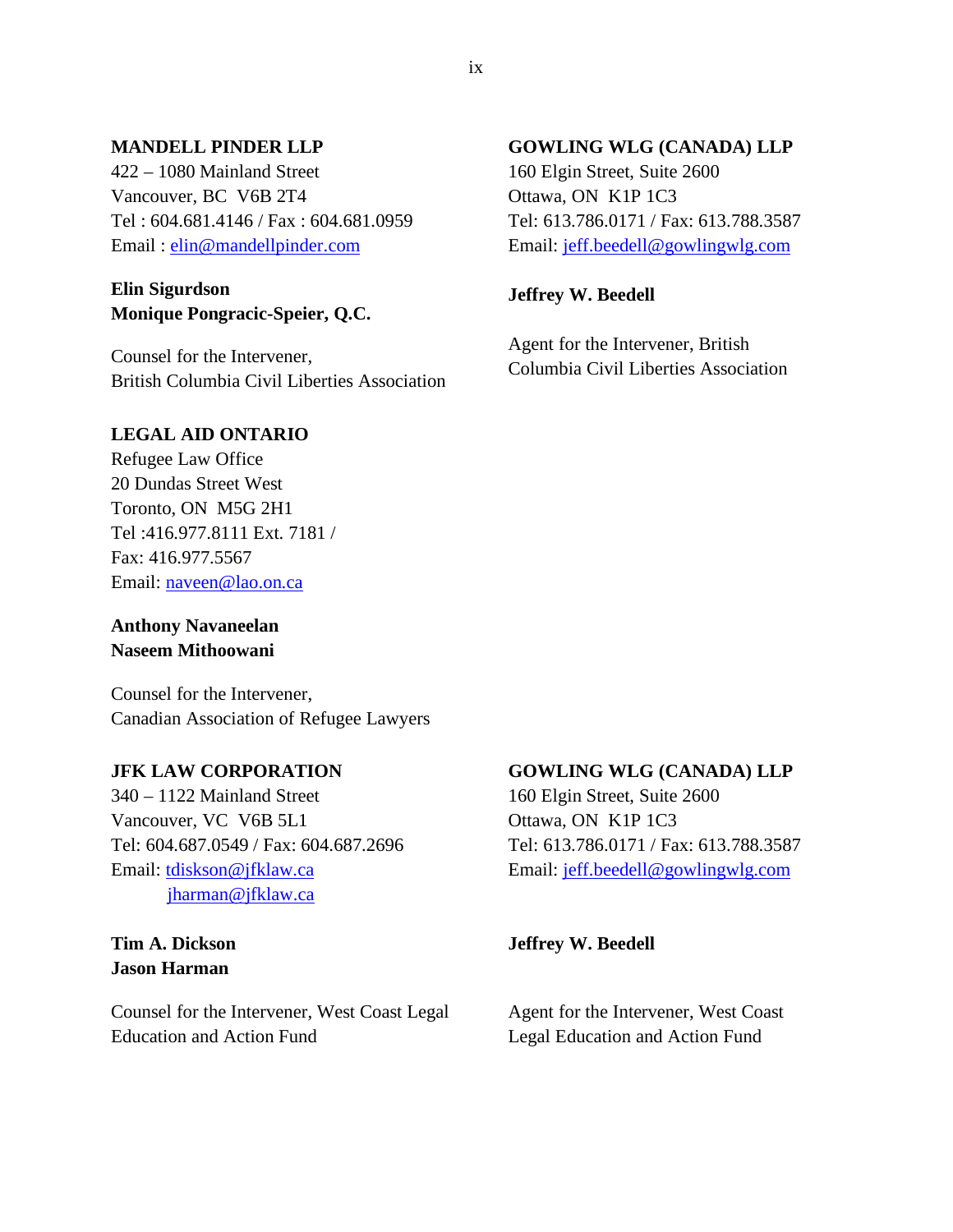# **POORANLAW PROFESSIONAL CORPORATION**

400 – 1500 Don Mills Road Toronto, ON M3B 3H4 [Tel: 416.860.7572](tel:416.860.7572) / Fax: 416.860.5755 Email : [fbhabha@pooranlaw.com](mailto:fbhabha@pooranlaw.com)

# **Faisal Bhabha Madison Pearlman**

Counsel for the Intervener, Centre for Free Expression

# **NORTON ROSE FULBRIGHT CANADA LLP**

222 Bay Street, Suite 3000 P.O. Box 53 Toronto, ON M5K 1E7 [Tel: 416.216.2424](tel:416.216.2424) / Fax: 416.216.3930 Email: [fahad.siddiqui@nortonrosefulbright.com](mailto:fahad.siddiqui@nortonrosefulbright.com)

### **Fahad Siddiqui**

Counsel for the Intervener, Federation of Asian Canadian Lawyers and Canadian Muslim Lawyers Association

# **KHALID M. ELGAZZAR**

440 Laurier Avenue West, Suite 200 Ottawa, ON K1R 7X6 [Tel: 613.663.9991](tel:613.663.9994) / Fax: 613.663.5552 Email: [ke@elgazzar.ca](mailto:ke@elgazzar.ca)

# **Khalid M. Elgazzar**

Agent for the Intervener, Centre for Free Expression

# **NORTON ROSE FULBRIGHT CANADA LLP**

45 O'Connor Street, Suite 1500 Ottawa, ON K1P 1A4 [Tel: 613.780.8654](tel:613.780.8654) / Fax: 613.230.5459 Email: [matthew.halpin@nortonrosefulbright.com](mailto:matthew.halpin@nortonrosefulbright.com)

# **Matthew Halpin**

Agent for the Intervener, Federation of Asian Canadian Lawyers and Canadian Muslim Lawyers Association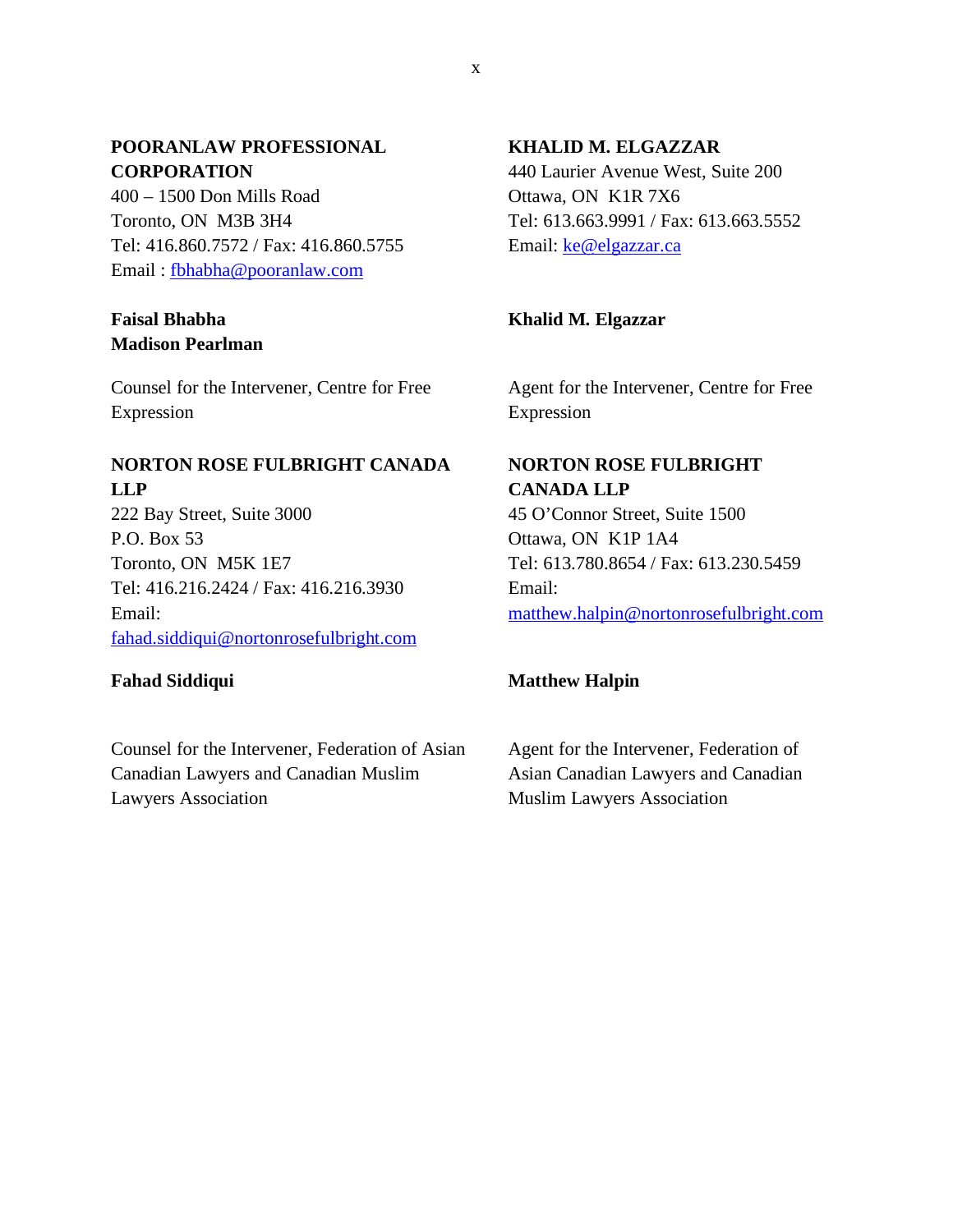### **PUBLIC INTEREST LAW CENTRE**

100 – 287 Broadway Street Winnipeg, MB R3C 0R9 [Tel: 204.985.9735](tel:204.985.9735) / Fax: 204.985.8544 Email: jopas@pilc.mb.ca

# **Joëlle Pastora Sala Chimwemwe Undi Natalie Copps**

Counsel for the Intervener, Canadian Mental Health Association (National), Canada Without Poverty, Aboriginal Council of Winnipeg Inc. and End Homelessness Winnipeg Inc.

### **OSLER HOSKIN & HARCOURT LLP**

1 First Canadian Place, P.O. Box 50 Toronto, ON M5X 1B8 [Tel: 416.862.6791](tel:416.862.6791) / Fax: 416.862.6666 Email: [msheeley@osler.com](mailto:msheeley@osler.com)

### **Mark Shelley Lipi Mishra**

Counsel for the Intervener, Canadian Constitution Foundation

# **MENTAL HEALTH LEGAL COMMITTEE**

250 Younge Street, Suite 2201 Toronto, ON M5B 2L7 Tel: 416.995.3477 / Fax: 416.855.9745 Email: [spectork@gmail.com](mailto:spectork@gmail.com)

**Karen R. Spector Kelley Bryan C. Tess Sheldon**

Counsel for the Intervener, Mental Health Legal Committee

### **POWER LAW**

1103 – 130 Albert Street Ottawa, ON K1P 5G4 Tel: 613.702.5566 / Fax: 613.702.5566 Email: [dbosse@juristespower.ca](mailto:dbosse@juristespower.ca) 

**Darius Bossé**

Agent for the Intervener, Canadian Mental Health Association (National), Canada Without Poverty, Aboriginal Council of Winnipeg Inc. and End Homelessness Winnipeg Inc

### **OSLER HOSKIN & HARCOURT LLP**

340 Albert Street, Suite 1900 Ottawa, ON K1R 7Y6 [Tel: 613.787.1015](tel:613.787.1015) / Fax: 613.235.2867 Email : [glangen@osler.com](mailto:glangen@osler.com)

### **Geoffrey Langen**

Agent for Counsel for the Intervener, Canadian Constitution Foundation

# **RAVEN CAMERON**

**BALLANTYNE & YAZBECK LLP** 220 Laurier Avenue West, Suite 1600 Ottawa, ON K1P 5Z9 Tel: 613.567.2901 / Fax: 613.567.2921 Email: [jcameron@ravenlaw.com](mailto:jcameron@ravenlaw.com)

**James Cameron**

Counsel for the Intervener, Mental Health Legal Committee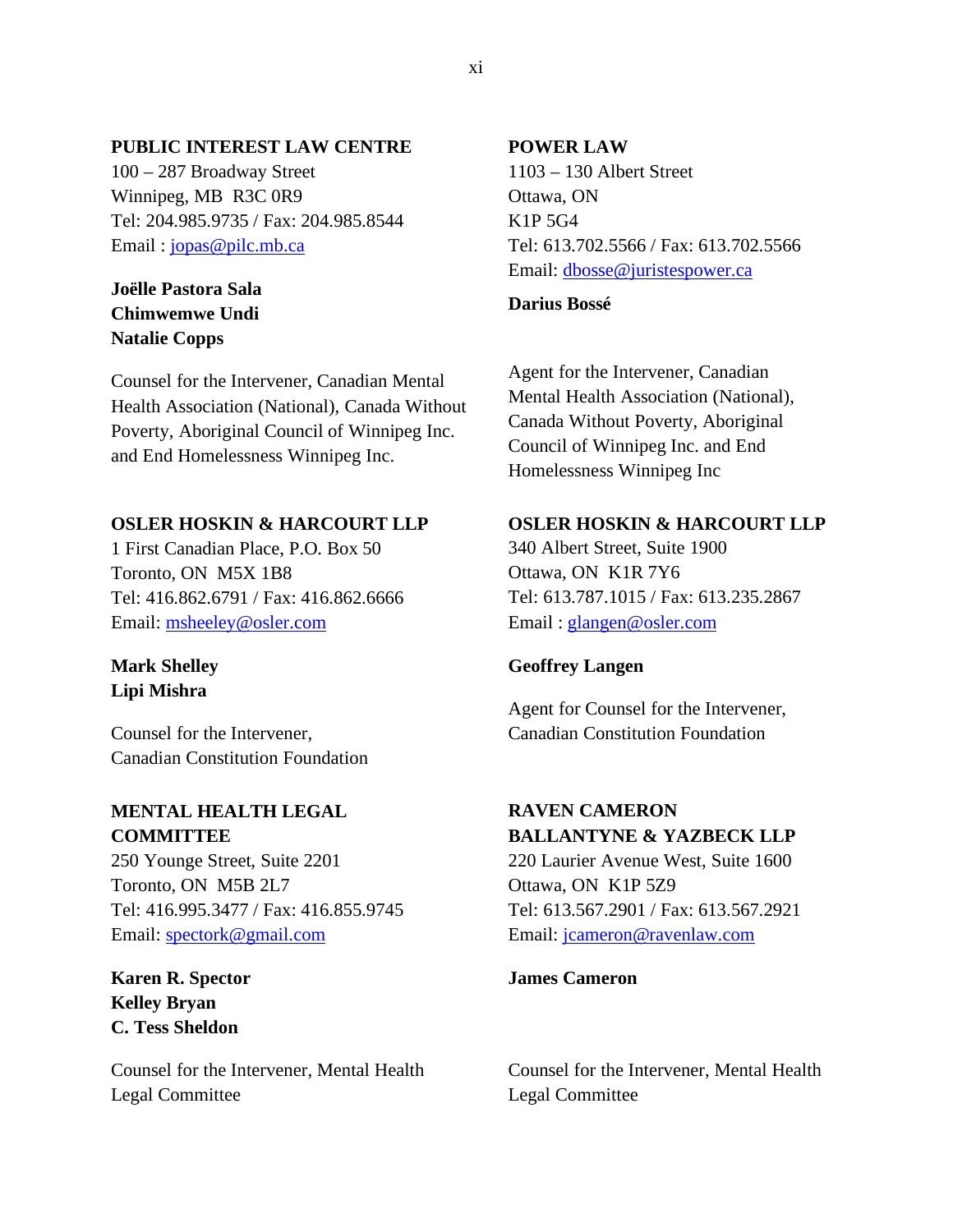# **TABLE OF CONTENTS**

|       | PART II - STATEMENT OF POSITION ON THE QUESTIONS ON APPEAL 1                          |  |
|-------|---------------------------------------------------------------------------------------|--|
|       |                                                                                       |  |
|       | A. The primary importance of legality and access to justice in claims involving the   |  |
|       | rights of the vulnerable and voiceless, and those engaging quintessentially public    |  |
|       |                                                                                       |  |
|       | (1) The rule of law and governments' duty to protect vulnerable groups in society 3   |  |
|       | (2) Upholding the balancing exercise underlying the Downtown Eastside analysis 4      |  |
|       | B. An unduly onerous approach to seriousness and justiciability can prevent access to |  |
|       |                                                                                       |  |
|       |                                                                                       |  |
|       |                                                                                       |  |
| (i)   |                                                                                       |  |
| (ii)  |                                                                                       |  |
| (iii) |                                                                                       |  |
|       | C. Claimants with the requisite interest and capacity who bring forward a serious,    |  |
|       |                                                                                       |  |
|       | (1) Public interest litigants should not have to be a "proxy" for a broader group9    |  |
|       |                                                                                       |  |
|       |                                                                                       |  |
|       |                                                                                       |  |
|       |                                                                                       |  |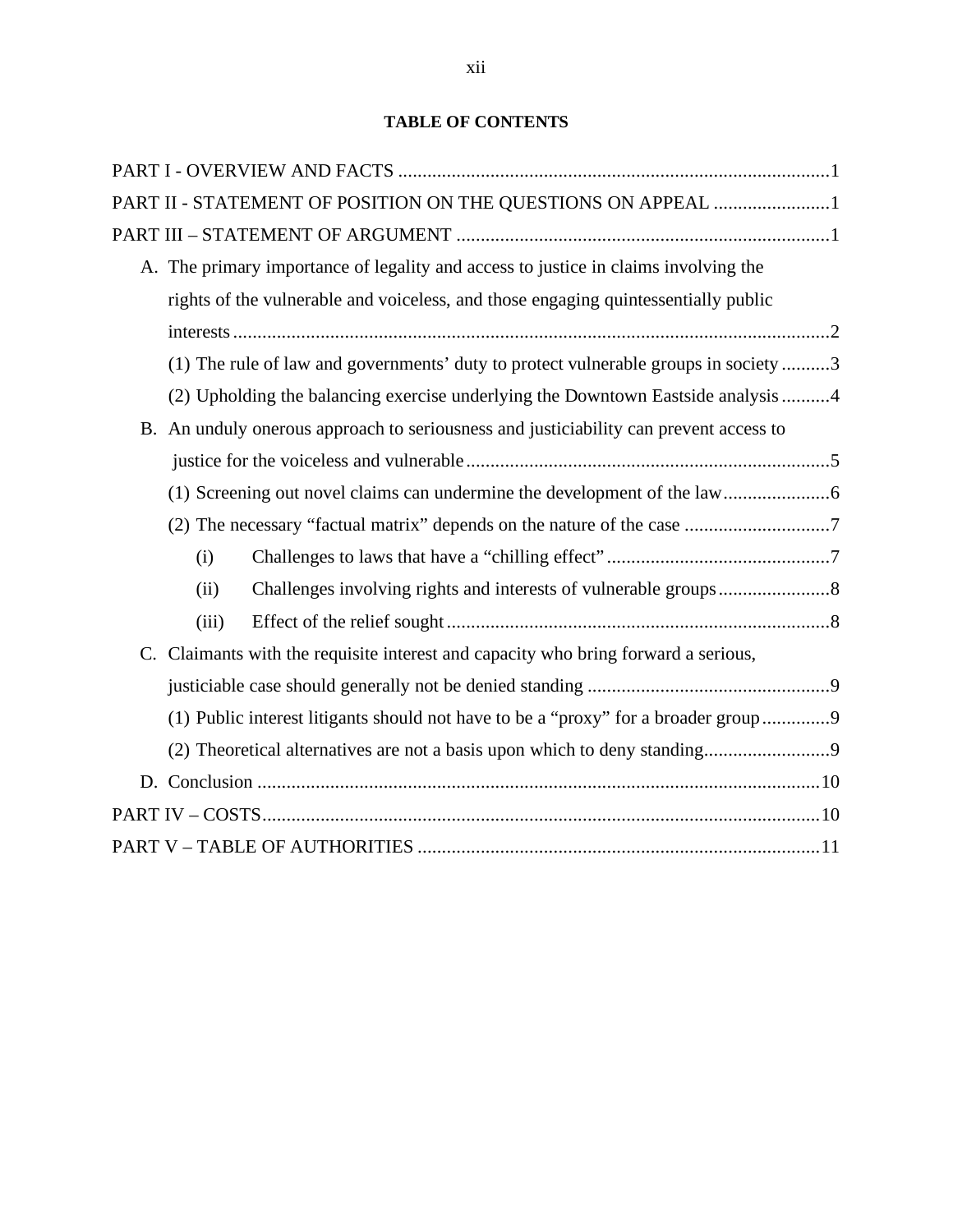#### **PART I - OVERVIEW AND FACTS**

1. This appeal has significant implications for many groups who struggle to have their legal challenges heard and their interests fairly represented in court. One such group is animals. As Justice Sossin has observed, "[i]ndividuals and groups seeking to advance animal welfare or animal rights cases have faced particularly difficult challenges in meeting the threshold for public interest standing."<sup>[1](#page-12-0)</sup>

2. Animal Justice is Canada's leading animal law organization. It engages in strategic litigation and law reform to advance the rights and interests of animals.

3. To ensure public interest standing performs its important function in the Canadian legal landscape, Animal Justice urges this Court to confirm that the *Downtown Eastside* analysis should be informed by (a) the nature of the rights and interests at stake in a given challenge, (b) the importance of upholding legality, and (c) the need to facilitate access to justice for voiceless and vulnerable groups in society.

4. Animal Justice accepts the facts as found by the Court of Appeal and summarized in the factum of the CCD. It takes no position on any disputed facts.

# **PART II - STATEMENT OF POSITION ON THE QUESTIONS ON APPEAL**

- 5. Animal Justice's position with respect to the questions at issue in the appeal is as follows:
	- a) Where a challenge involves the rights and interests of voiceless or vulnerable groups, or rights that are held by all members of the public in common, legality and access to justice should be the primary objectives driving the public interest standing analysis.
	- b) The factual matrix necessary to advance a challenge depends on the nature of the case and the interests at stake. In many cases, evidence focused on the factual context of a specific individual is not necessary or even preferable.

#### **PART III - STATEMENT OF ARGUMENT**

6. The CCD aptly notes that for vulnerable and marginalized people, the barriers to accessing justice are significant, and can be insurmountable. [2](#page-12-1) Because the barriers are higher still for animals, and other voiceless or rightless entities such as the environment, obtaining standing to litigate on behalf of animals is one of the most significant challenges for Canadian animal

<span id="page-12-0"></span><sup>1</sup> *Schnurr et al v Canadian Tire Corporation Limited et al*, 2019 ONSC 5781 at para 31 [*Schnurr*].

<span id="page-12-1"></span><sup>&</sup>lt;sup>2</sup> CCD Factum at para 40.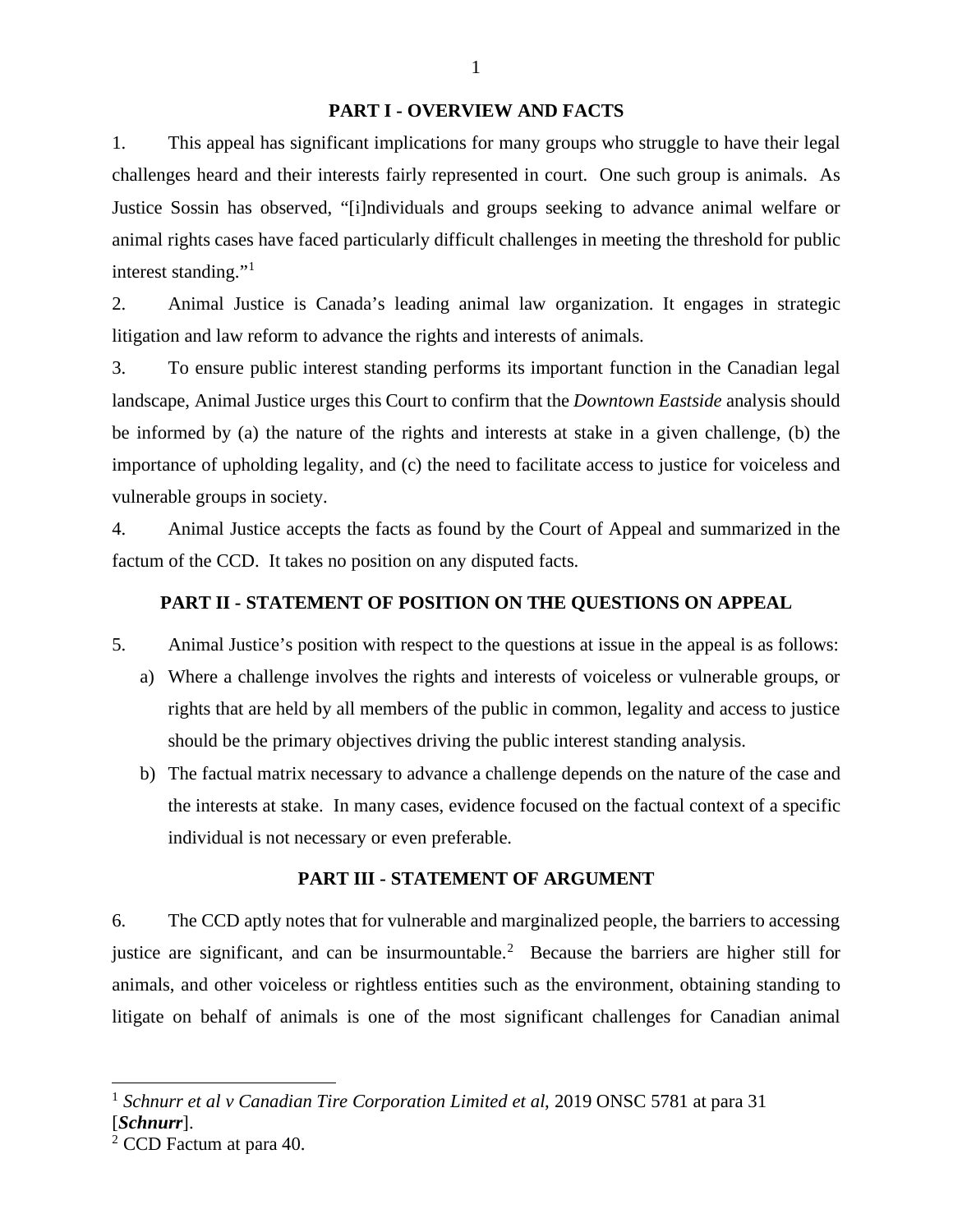protection groups.<sup>[3](#page-13-0)</sup> The experience of such groups can thus provide a useful perspective in considering the impact of public interest standing law on voiceless and vulnerable groups.

7. Animals' inability to engage in electoral politics, commence litigation, or shape laws that impact their interests, combined with the "pervasive infliction of institutionalized, legalized, routinized, commercialized harm" on animals in Canadian society are the sources of the "radical vulnerability" of animals in our constitutional democracy.<sup>[4](#page-13-1)</sup> Furthermore, there are significant and pervasive barriers to the effective enforcement of animal protection laws in Canada.<sup>[5](#page-13-2)</sup>

8. Outside of the prosecution context, litigation to protect animals is complicated by the fact that "animals are the objects of rights-holders, rather than rights-holders themselves."<sup>[6](#page-13-3)</sup> As such, the "blunt procedural instrument"[7](#page-13-4) of denying public interest standing continues to be used routinely to dismiss challenges aimed at protecting animals.<sup>[8](#page-13-5)</sup>

9. To meet the needs of Canada's evolving public interest litigation landscape, the law of public interest standing should develop in a way that takes the interests of animals and other voiceless or vulnerable groups into account.

# **A) The primary importance of legality and access to justice in claims involving the rights of the vulnerable and voiceless, and those engaging quintessentially public interests**

10. A central issue in this appeal is how courts should balance the competing objectives underpinning the public interest standing analysis. This balancing exercise should be informed by

<span id="page-13-0"></span><sup>&</sup>lt;sup>3</sup> *Schnurr*, *supra* note 1, at para 31; Jessica Eisen, "Animals in the constitutional state" (2017) 15:4 Intl J Con L at 941-946 [**Eisen**]; Peter Sankoff, "Opportunity Lost: The Supreme Court of Canada Misses a Historic Chance to Consider Question of Public Interest Standing for Animal Interests" (2012) 30:2 Windsor Y B Access Just 129 at 134 [**Sankoff**].

<span id="page-13-1"></span><sup>4</sup> Eisen, *ibid*, at 941-944.

<span id="page-13-2"></span><sup>5</sup> See, e.g. *Her Majesty the Queen v Chen*, 2021 ABCA 382 at para 20 [*Chen*]; *Reece v Edmonton (City)*, 2011 ABCA 238, per Fraser CJ, dissenting, at paras 59-64, 71 [*Reece*], leave to appeal to SCC refused, [2011] SCCA No 447; Terry L Whiting, "Policing Farm Animal Welfare in Federated Nations: The Problem of Dual Federalism in Canada and the USA" (2013) 3:4 *Animals (Basel)*, at 1086-1087, 1097-1098, 1101-1107.

<span id="page-13-3"></span><sup>6</sup> Sankoff, *supra* note 3 at 134; *Zoocheck Canada Inc v Alberta (Minister of Agriculture and Forestry)*, 2019 ABCA 208, per O'Ferrall J, dissenting, at para 75 [*Zoocheck*], leave to appeal to SCC refused, 2019 CarswellAlta 2750.<br><sup>7</sup> *Council of Canadians with Disabilities v British Columbia (Attorney General),* 2020 BCCA 24

<span id="page-13-4"></span>at para 88 [*BCCA Decision*].

<span id="page-13-5"></span><sup>8</sup> *Schnurr*, *supra* note 1 at para 31; *Reece*, *supra* note 5 at paras 54-71. See also e.g. *Zoocheck, supra* note 6 at para 75*; Cassells v University of Victoria*, 2010 BCSC 1213 at paras 63-66 [*Cassells*]*; Greenpeace Foundation of British Columbia v British Columbia (Minister of the Environment),* [1981] 122 DLR (3d) 179 at paras 13-15; *Re Teja's Animal Refuge c Québec (Procureur général),* 2009 QCCS 918*,* appeal dismissed on other grounds 2009 QCCA 2310; *Skibsted v Canada (Environment and Climate Change)*, 2021 FC 416 at paras 95, 99.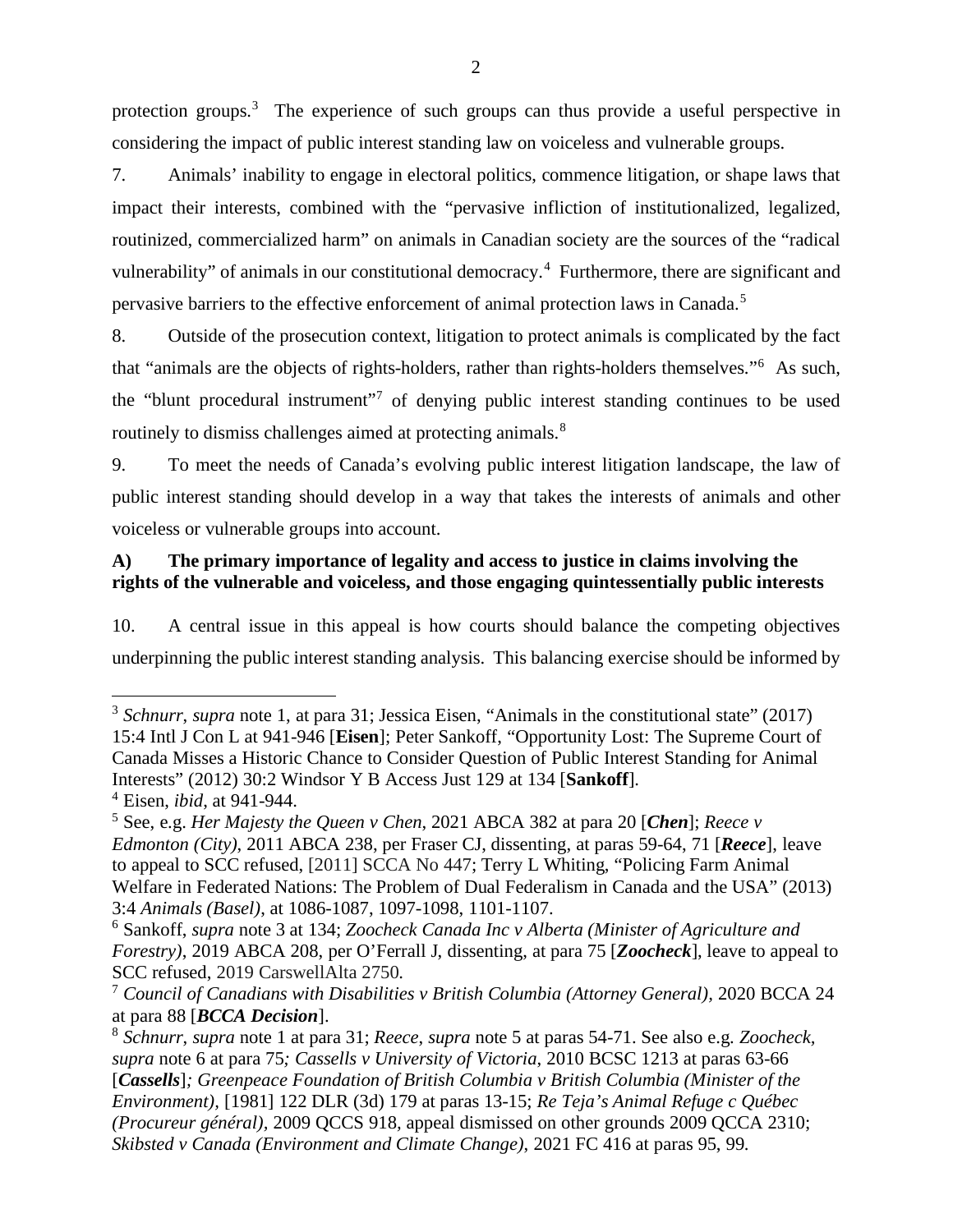the context in which a challenge is brought and the nature of the rights and interests at stake. Where a challenge involves rights and interests of voiceless or vulnerable groups, or interests that are quintessentially public<sup>[9](#page-14-0)</sup> – such as protection of the natural environment, navigation, or public roads – legality and access to justice should be the primary objectives underlying the analysis.

### *1) The rule of law and governments' duty to protect vulnerable groups in society*

11. Governments have a duty to protect vulnerable segments of society and to defend collective public rights and interests. Though the implications of these duties vary, and are frequently the subject of debate, the duties themselves are well-recognized, and form the basis for established legal doctrines, such as *parens patriae* and public trust.<sup>[10](#page-14-1)</sup>

12. Indeed, the roots of public interest standing in Canada can be found in relator actions in which Attorneys General occasionally consented to be named in a private action to defend a public right falling under the Attorney General's *parens patriae* jurisdiction.<sup>[11](#page-14-2)</sup> The development of the law of public interest standing was motivated by recognition in this context that the Attorney General is not always a "satisfactory guardian of the public interest".<sup>[12](#page-14-3)</sup>

13. The need to ensure governments uphold their duty to protect vulnerable segments of society, and to defend public rights, in turn informs the appropriate role of the courts.<sup>13</sup> In challenges involving such rights and interests – including those of animals – there is a heightened need for courts to act as guardians of the rule of law by ensuring there is a practical and effective way to challenge laws and government actions through the granting of public interest standing.<sup>[14](#page-14-5)</sup>

<span id="page-14-0"></span><sup>&</sup>lt;sup>9</sup> Andrew Gage, "Public Rights and the Lost Principle of Statutory Interpretation", (2005) 15 J Envtl L & Prac at 107.

<span id="page-14-1"></span><sup>10</sup> *Re Eve*, [1986] 2 SCR 388 at paras 31-35, 41-42, 72-77 [*Re Eve*]; *British Columbia v Canadian Forest Products Ltd.*, 2004 SCC 38 at paras 67, 69, 72-81 [*Canfor*]; Eisen, *supra* note 3 at 953; *Committee for the Commonwealth of Canada v Canada*, [1991] 1 SCR 139 at 154-155; *Bancroft v Nova Scotia Minister of Lands and Forestry*, 2021 NSSC 234 at paras 134-152; Craig E Jones, "The Attorney General's Standing to Seek Relief in the Public Interest: The Evolving Doctrine of Parens Patriae" (2006) 86 Can Bar Rev 121 at 122-127 [**Jones**]. <sup>11</sup> *Ibid* at 123.

<span id="page-14-5"></span><span id="page-14-4"></span><span id="page-14-3"></span><span id="page-14-2"></span><sup>&</sup>lt;sup>12</sup> The Law Reform Commission of British Columbia "Report on Civil Litigation in the Public Interest" (1980) LRC 46 at 12-13, 55-56 [**Law Reform Commission of BC**]; Jones, *supra* note 10 at 123-124. <sup>13</sup> Re Eve, supra note 10 at paras 73, 74, 77; Margaret Hall, "The Vulnerability Jurisdiction: Equity, *Parens Patriae*, and the Inherent Jurisdiction of the Court" (2016) 2:1 CJCCL at 189-192 [**Hall**]. <sup>14</sup> *Re Eve*, *supra* note 10 at paras 73, 74, 77; *Canfor*, *supra* note 10 at para 78; *Reece*, *supra* note 5, per Fraser CJ, dissenting, at paras 71, 88, 90; *Zoocheck*, *supra* note 6, per O'Farrell J, dissenting, at para 75; Hall, *supra* note 13 at 188, 190.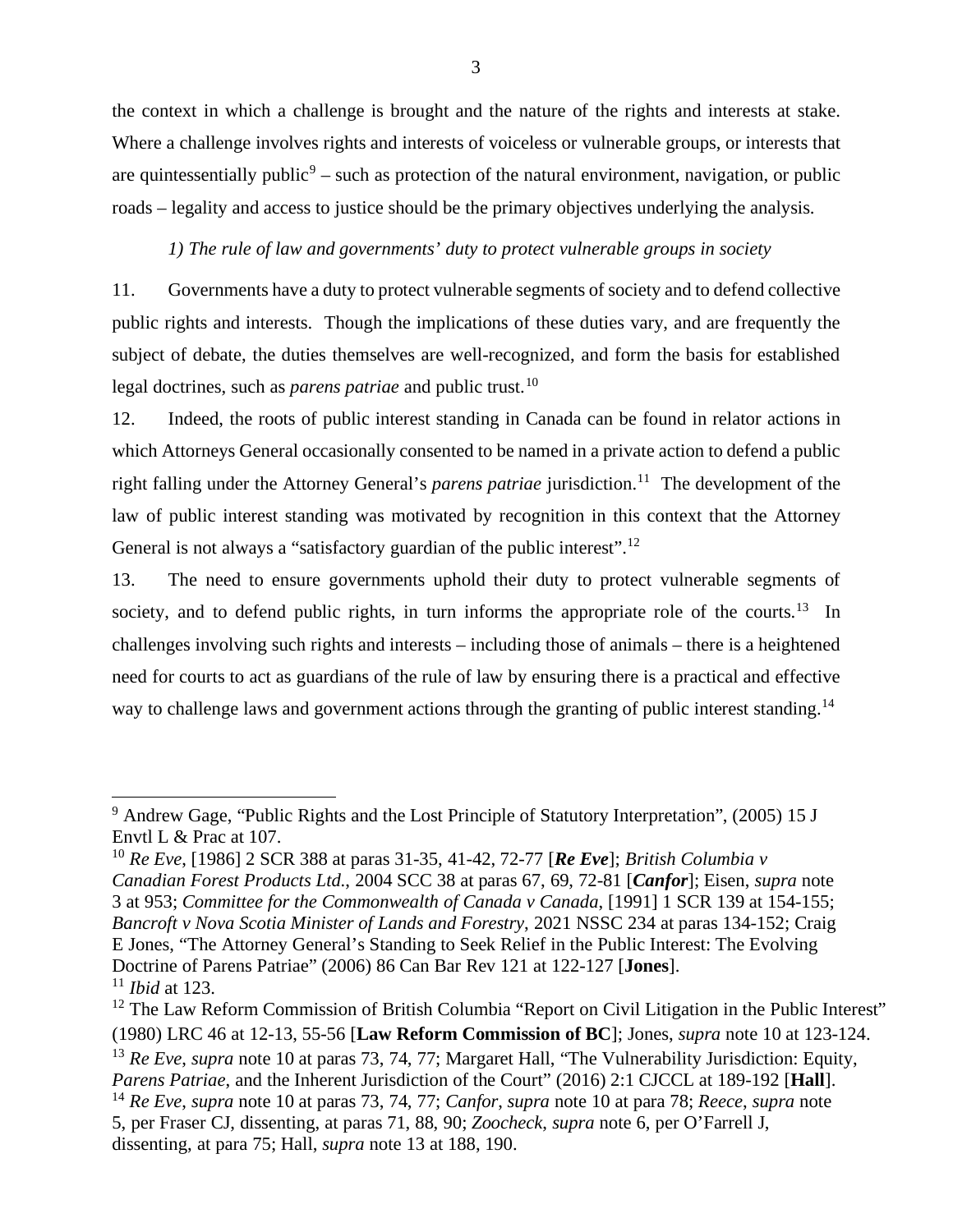14. In her groundbreaking dissent in *Reece v Edmonton* – the first of two Alberta Court of Appeal decisions involving a captive elephant named Lucy in which public interest standing was denied – Chief Justice Fraser noted that there are strong parallels between promoting access to justice in cases involving animals and those involving other vulnerable groups in society:

Why are the rights of animals important in our society? Animals over whom humans exercise dominion and control are a highly vulnerable group. They cannot talk – or at least in a language we can readily understand. They have no capacity to consent to what we do to them. Just as one measure of society is how it protects disadvantaged groups, so too another valid measure is how it chooses to treat the vulnerable animals that citizens own and control.[15](#page-15-0)

15. Courts around the world have recognized that the duty governments have to protect the rights of voiceless and vulnerable groups, including animals, underscores the importance of ensuring access to the courts in cases involving their interests.<sup>16</sup> For instance, in a challenge involving a controversial bull taming sport, India's Supreme Court recognized that the doctrine of *parens patriae* informs the role of the courts in cases involving the rights of animals, and the need for courts to be "vigilant" to ensure the purposive application of animal protection laws.[17](#page-15-2)

16. Likewise, the U.K. Supreme Court has acknowledged that the public interest standing analysis in cases impacting collective public rights – such as environmental law cases – should be informed by the need to maintain the rule of law by promoting the principle of legality.[18](#page-15-3)

17. To safeguard the rule of law and ensure governments do not abdicate their duties to protect vulnerable segments of society or public rights, courts should place primary emphasis on legality and access to justice when undertaking the balancing exercise underpinning the public interest standing analysis in cases where such rights and interests are at stake.<sup>[19](#page-15-4)</sup>

*2) Upholding the balancing exercise underlying the Downtown Eastside analysis*

<span id="page-15-0"></span><sup>15</sup> *Reece*, *supra* note 5, per Fraser CJ, dissenting, at para 88.

<span id="page-15-1"></span><sup>16</sup> See e.g., *Animal Welfare Board of India v A Nagaraja & others*, 2014 (7) SCC 547 at para 26 [*Animal Welfare Board of India*]; *Animal Legal Defense Fund, Inc. v Glickman,*, 154 F (3d) 426 (DC Cir 1998) at 438; Paola Villavicencio Calzadilla, "Case Note: A Paradigm Shift in Courts' View on Nature: The Atrato River and Amazon Basin Cases in Colombia", (2019) 15:1 LEAD Journal at 56-59 [**Calzadilla**].

<span id="page-15-2"></span><sup>17</sup> *Animal Welfare Board of India*, *ibid* at para 26.

<span id="page-15-3"></span><sup>18</sup> *Walton v Scottish Ministers*, [2012] UKSC 44 (appeal taken from Scot) at paras 93-94, 151- <sup>154</sup> [*Walton*]. 19 *Reece*, *supra* note 5, per Fraser CJ, dissenting, at para 171; *BCCA Decision*, *supra* note 7 at

<span id="page-15-4"></span>para 79.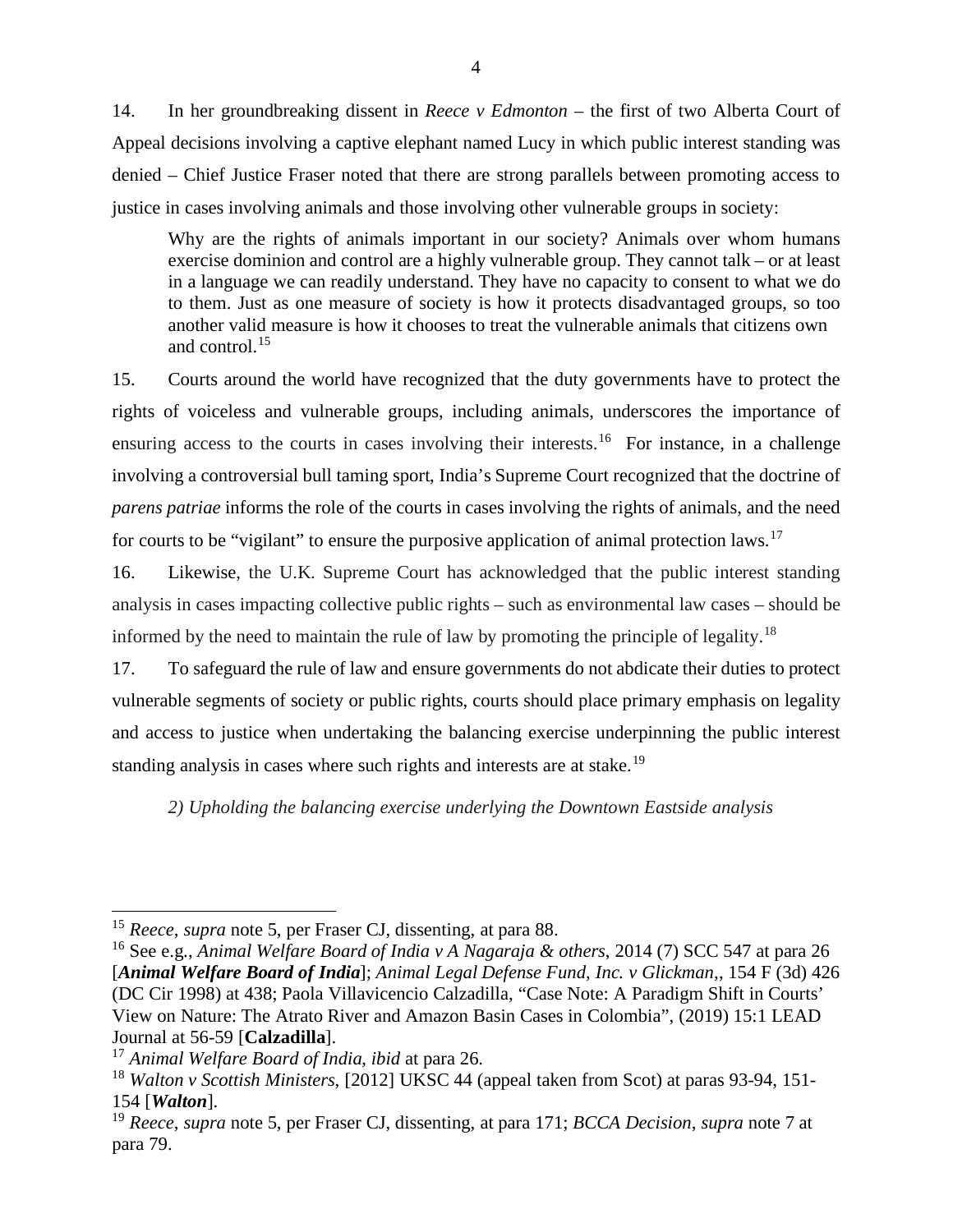18. Objectives achieved through the restriction of standing are adequately reflected in the three *Downtown Eastside* factors, as well as judicial discretion to grant other remedies to dismiss or restrict unmeritorious or inappropriate claims early in the litigation process.<sup>[20](#page-16-0)</sup> Because voiceless or vulnerable groups, including rightless members of society, cannot bring a challenge themselves, there is a serious risk that a denial of standing can effectively shelter a given law or government action from judicial scrutiny, rendering the law "a dead letter."[21](#page-16-1)

19. With respect to animal protection laws in particular, Justice O'Ferrall held as follows in his dissenting judgment in *Zoocheck* – the second Alberta Court of Appeal decision in which standing was denied in a case involving Lucy the elephant:

Efforts by citizens or advocacy groups to uphold [animal protection] laws ought not to be silenced through the denial of standing. If animals are to be protected in any meaningful way, they, or their advocates, must be accorded some form of legal standing.

Denying the appellants' public interest standing suggests the government's control over animals in its care is immune from review and organizations attempting to protect those animals' interests are without recourse. This cannot be the case. Courts cannot stand by when animal protection laws are ignored. Upholding the rule of law against the executive is the dominant rationale for granting public interest standing.<sup>[22](#page-16-2)</sup> [emphasis added]

20. In short, placing primary emphasis on legality and access to justice in appropriate cases is consistent with the balancing exercise prescribed in *Downtown Eastside*. [23](#page-16-3) It properly focuses the analysis in light of the context of the case, and the purposes of public interest standing.

### **B) An unduly onerous approach to seriousness and justiciability can prevent access to justice for the voiceless and vulnerable**

21. Adopting an unduly onerous approach to assessing seriousness and justiciability at stage one of the public interest standing analysis can be particularly detrimental in the context of cases that are novel, and contest existing boundaries of justiciability and legally protected interests. For instance, in cases aimed at protecting animals, the very locus of dispute requiring advocacy and judicial consideration is often whether interests are protected by law.<sup>[24](#page-16-4)</sup>

<span id="page-16-0"></span><sup>20</sup> CCD Factum at para 97; Law Reform Commission of BC, *supra* note 12, at 59-62.

<span id="page-16-1"></span><sup>21</sup> Law Reform Commission of BC, *ibid* at 16 (citing *Gouriet v Union of Post Office Workers* [1977] QB 729).

<span id="page-16-2"></span><sup>22</sup> *Zoocheck*, *supra* note 6, per O'Ferrall J, dissenting, at paras 54-55.

<span id="page-16-3"></span><sup>&</sup>lt;sup>23</sup> Canada (Attorney General) v Downtown Eastside Sex Workers United Against Violence<br>Society, 2012 SCC 45 at paras 1, 23, 28 [**Downtown Eastside**].

<span id="page-16-4"></span>*Society*, 2012 SCC 45 at paras 1, 23, 28 [*Downtown Eastside*]. 24 See e.g. *Zoocheck, supra* note 6 at paras 25, 37, and 76-88; *Cassells, supra* note 8 at para 82.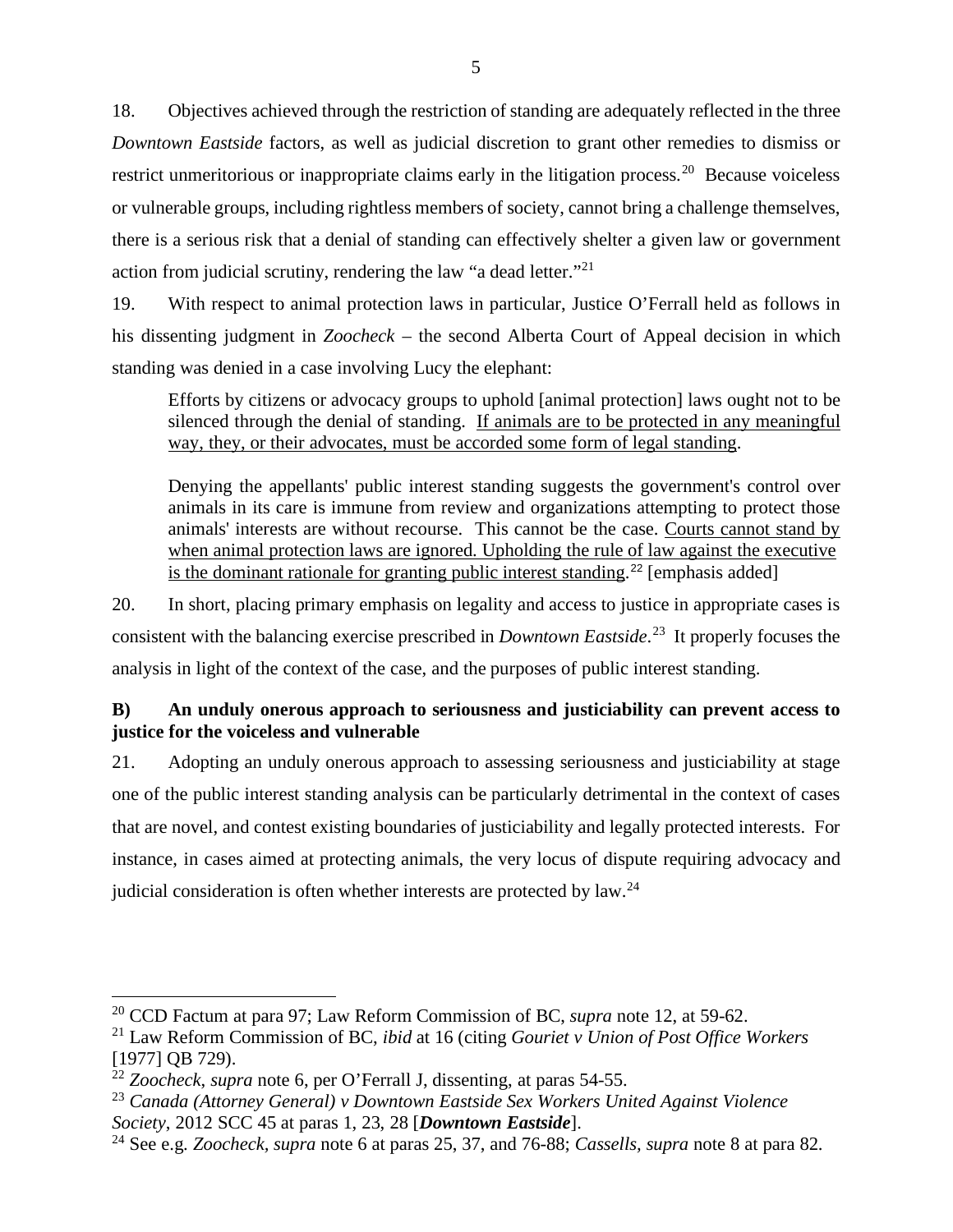22. Indeed, this stage of the analysis has proven particularly challenging in cases involving animals. Despite changing societal attitudes<sup>[25](#page-17-0)</sup> and legislative signals that the interests of animals are to be taken seriously,  $26$  Canadian courts have taken different, and at times inconsistent, positions on the importance of adjudicating claims involving animals.<sup>[27](#page-17-2)</sup>

23. Furthermore, to promote legality and facilitate access to justice in cases involving the voiceless and vulnerable, courts should not unduly emphasize the need for evidence focused on an individual directly impacted by the law or government action at issue when assessing justiciability. The "factual matrix" necessary to advance a given challenge, while important, will vary greatly, depending on the nature of the case, the interests involved, and the remedies sought.

#### *1) Screening out novel claims can undermine the development of the law*

24. This Court has repeatedly admonished against screening out novel claims at a preliminary stage.<sup>[28](#page-17-3)</sup> Accordingly, courts' focus in assessing seriousness and justiciability for the purposes of public interest standing should be on whether the pleadings disclose a reasonable cause of action, regardless of whether or not the challenge is one that is based on a factual matrix focused on directly impacted individuals. Requiring public interest claimants to "marshal particularized evidence" of how they will prove their case in order to "compensate" for the absence of a directly impacted plaintiff blurs the distinction between the right to be heard and the right to succeed in the action.<sup>[29](#page-17-4)</sup> It can undermine the development of the law, wrongly preventing judicial scrutiny of laws impacting voiceless and vulnerable groups.<sup>[30](#page-17-5)</sup>

25. Rather than taking a particularly onerous approach to seriousness and justiciability in cases involving voiceless or vulnerable groups, or interests that are irreducibly public, simply because a directly impacted individual cannot bring the challenge, courts should adopt an approach focused on the need to facilitate access to justice. This is consistent with the global trend towards

<span id="page-17-0"></span><sup>25</sup> See e.g. *Reece, supra* note 5 per Fraser CJ, dissenting, at paras 42, 54-58; *Chen*, supra note 5 at paras 20-25, 38.

<span id="page-17-1"></span><sup>26</sup> See e.g. Bill S-203, the *Ending the Captivity of Whales and Dolphins Act*, SC 2019, c 11; *Senate Debates*, 42nd Parl, 1st Sess, Vol 150, No 210 (29 May 2018) at 5625 (Hon Murray Sinclair).

<span id="page-17-2"></span><sup>27</sup> *Reece, supra* note 5, per Fraser CJ, dissenting, at paras 39, 42; *Zoocheck*, *supra* note 6, per O'Ferrall J, dissenting, at paras 75, 86, 97; Sankoff, *supra* note 3 at 134.

<span id="page-17-3"></span><sup>28</sup> *Hunt v Carey Canada Inc.,* [1990] 2 SCR 959, at 977; *Downtown Eastside*, *supra* note 23 at para 42 [*Hunt*].

<span id="page-17-4"></span> $29$  AGBC Factum at paras 65, 66, 69.

<span id="page-17-5"></span><sup>30</sup> See e.g. *Hunt*, *supra* note 28 at 977, 979-980, 989-990; *R v Imperial Tobacco Canada Ltd.,*  2011 SCC 42 at para 21; *BCCA Decision*, *supra* note 7 at paras 94-97.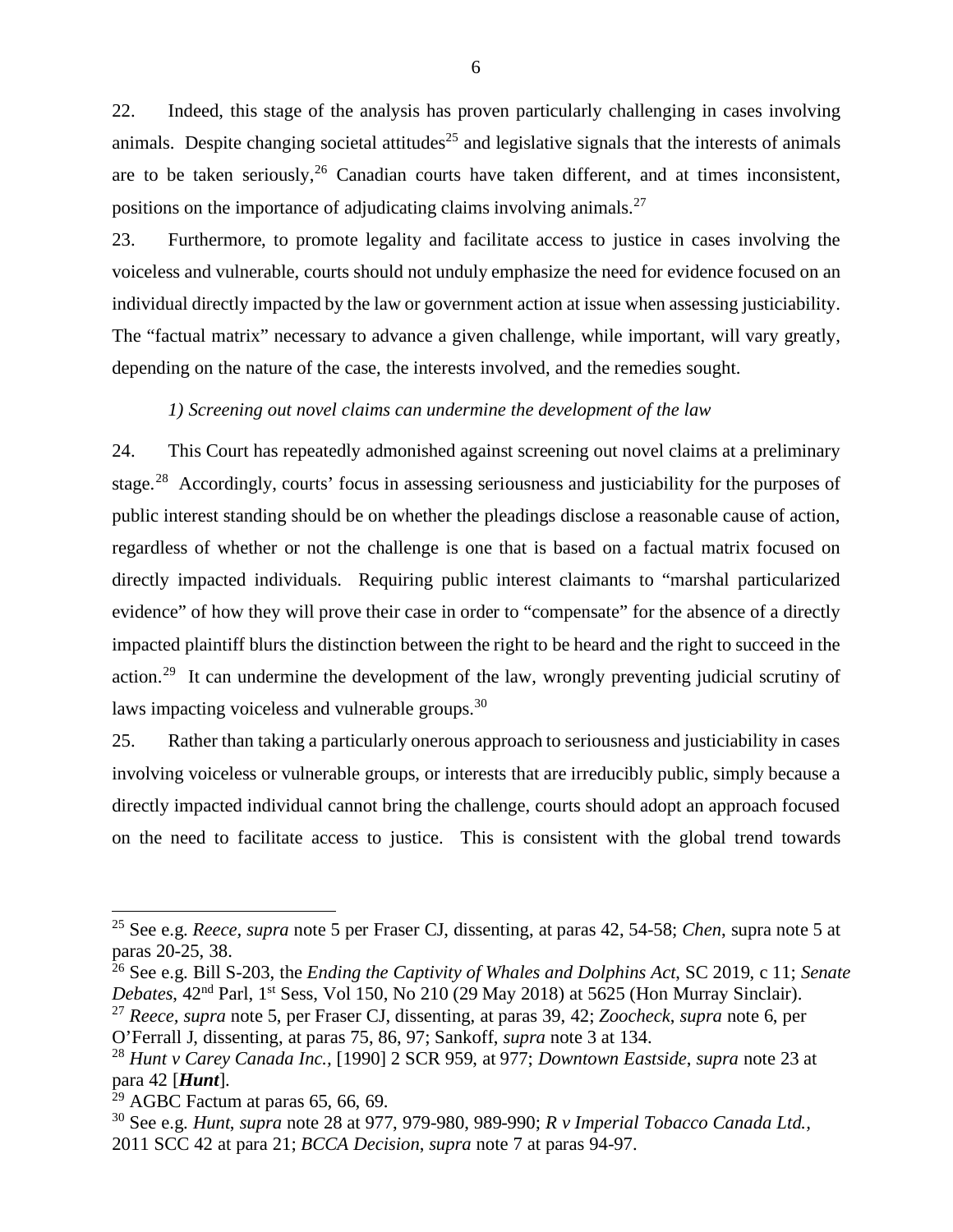recognizing the justiciability and importance of animal law cases,  $31$  and will promote access to justice in cases involving interests that have not traditionally been the focus of Canadian courts.

*2) The necessary "factual matrix" depends on the nature of the case*

### *i) Challenges to laws that have a "chilling effect"*

26. In addition to the types of challenges highlighted by the CCD as being justiciable absent a factual matrix focused on directly impacted individuals, such evidence may also be unnecessary in challenges to legislation or government action that can cause an unconstitutional effect by virtue of its very existence.<sup>32</sup> For example, where a law prohibits forms of expressive conduct, such as by restricting means of public protest, its very existence can have an unconstitutional "chilling effect" on individuals' s  $2(b)$  expression rights, and on the corollary rights of the public to listen.<sup>[33](#page-18-2)</sup> This is of particular interest to Animal Justice because laws restricting protest and expressive rights of animal protection advocates have emerged as an impediment to exposing animal abuse and mistreatment, and to facilitating public debate regarding the treatment of animals in Canada.<sup>[34](#page-18-3)</sup>

27. A challenge to such a law can be made out through an assessment of the statutory scheme and its likely impact on many members of the public. A proactive challenge to such a law, launched prior to the laying of charges, can be essential to protect individuals' expression rights, given that the "chilling effect" particularly impacts the rights of those who are *not* charged.[35](#page-18-4)

28. Waiting for an individual to be charged, or otherwise directly affected, to bring a claim focused on "specific factual circumstances"[36](#page-18-5) presents an unnecessary barrier to justice, and risks leaving an unconstitutional law on the books indefinitely or else needlessly exposing the individual

<span id="page-18-0"></span><sup>31</sup> See e.g. A*nimal Welfare Board of India, supra* note 16 at paras 26 and 32; *Islamabad Wildlife Management Board v Metropolitan Corporation Islamabad*, 2021 CLC 262 at paras 2-6 [*Islamabad Wildlife Mgmt Board*]; *Noah (Israeli Federation of Animal Protection* 

*Organizations) v Minister of Agriculture* HCJ 9232/01, [2002-2003] Isr SC at paras 2-4, 25-27 [*Noah*]; *The New Zealand Animal Law Association v The Attorney General,* [2020] NZHC 3009 at paras 132-136, 144-149, 197-199; Sankoff, *supra* note 3 at 135.

<span id="page-18-2"></span><span id="page-18-1"></span><sup>32</sup> *BCCA Decision*, *supra* note 7 at paras 82-83, 97, 112-114; See also CCD Factum at paras 73-78. 33 *Edmonton Journal v Alberta (Attorney General)*, [1989] 2 SCR 1326 at para 89; *Alberta Union of Public Employees et al v Her Majesty the Queen in Right of Alberta*, 2021 ABQB 371 at paras 16-17 [*AUPE*].

<span id="page-18-3"></span><sup>&</sup>lt;sup>34</sup> Jodi Lazare, "Ag-Gag Laws, Animal Rights Activism, and the Constitution: What is Protected Speech?" (2020) 58:1 Alta L Rev 83 [**Lazare**].

<span id="page-18-4"></span><sup>35</sup> *AUPE*, *supra* note 33 at paras 3, 6-10, 27; *Henry v Canada (Attorney General)*, 2010 BCSC 610 at paras 165-167; Lazare, *ibid* at 104.

<span id="page-18-5"></span><sup>36</sup> AGBC Factum at paras 7-8; *MacLaren v British Columbia (Attorney General),* 2018 BCSC 1753 at paras 37, 67 [*BCSC Decision*].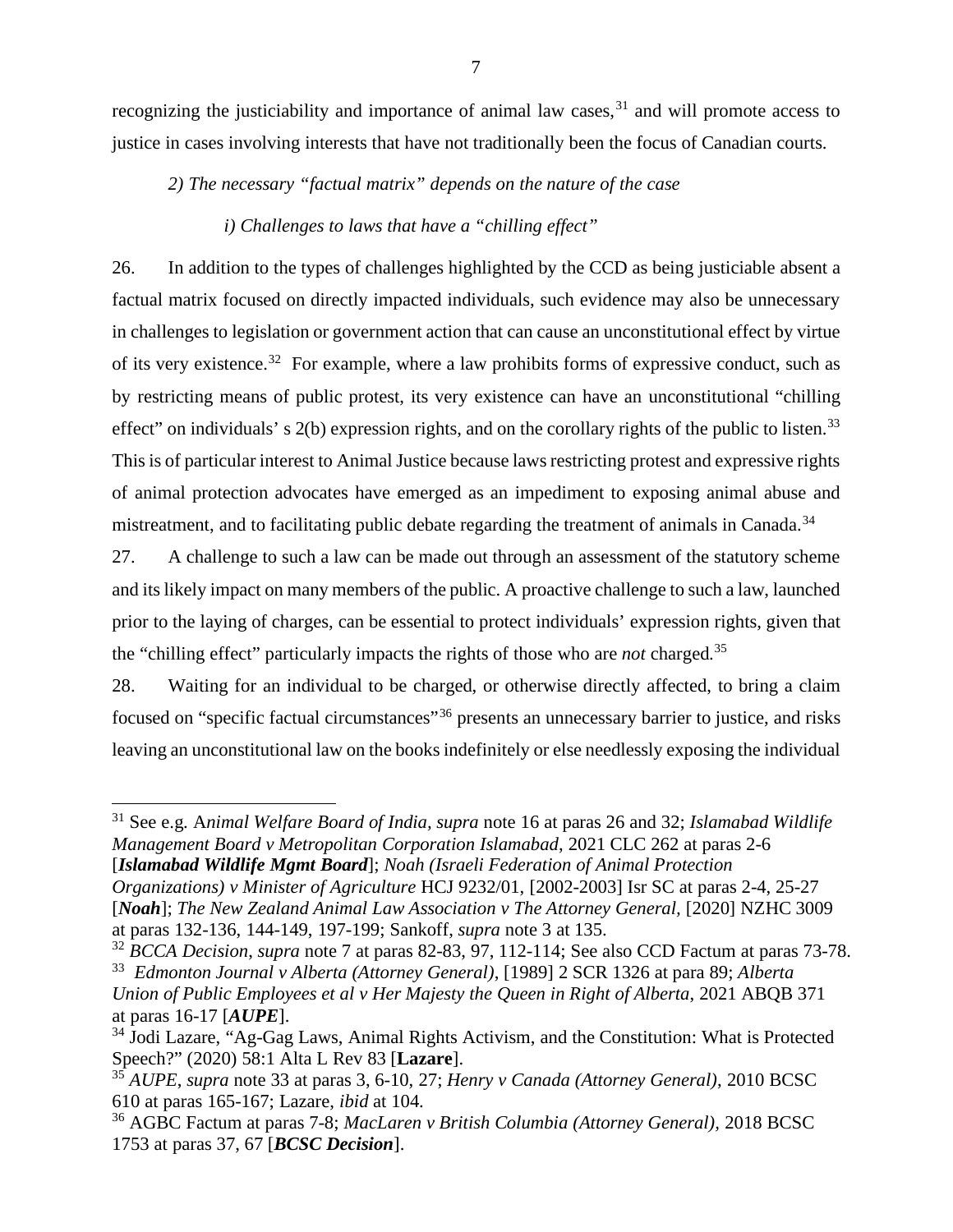to fines or jail time.<sup>37</sup> In this context, undue emphasis on the need for evidence from a directly impacted individual advances no adjudicative interest, and can undermine the role of the courts, leading to a myopic focus on singular instances, rather than a focus on the law's broader impacts.<sup>[38](#page-19-1)</sup>

### *ii) Challenges involving rights and interests of vulnerable groups*

29. Overemphasis on the need for evidence focused on a specific individual can also present an unnecessary barrier to justice in challenges involving the rights and interests of voiceless or vulnerable groups in society unable to adduce evidence regarding their own experiences, as well as those that are public in nature. The AGBC proposes that in cases in which no directly impacted individual can bring the action, plaintiffs must demonstrate "with some specificity" how they will provide an adequate evidentiary record to "compensate" for the absence of an individual plaintiff.<sup>[39](#page-19-2)</sup> As set out by the CCD, this would make an initial standing challenge a significantly more onerous procedural barrier than is necessary or justifiable, and detract from a determination of the issues.[40](#page-19-3) 30. Allowing a preliminary standing challenge to trigger an "advance mini-trial" would not only create an uneven playing field between public interest litigants and private litigants, but would give respondents a potent tool by which to doom otherwise meritorious and important challenges to death by motion. This would be particularly harmful to the most vulnerable groups, who face heightened barriers in accessing the courts. Animals, for instance, have no resources to mobilize to support litigation, and so must rely on charitable donations and the work of others.

### *iii) Effect of the relief sought*

31. Finally, in light of the remedial aspect of the principle of legality, the effect of the relief sought informs the factual matrix necessary to advance a given challenge.<sup>[41](#page-19-4)</sup> Where the relief sought is not individualized, or where it primarily impacts a vulnerable group or collective public rights, the need for evidence from a directly-impacted individual is particularly attenuated.

32. In addition to remedies under s 52 of the *Constitution Act, 1982*, this may include nonindividualized remedies such as declarations that a government policy or action is unlawful, or that a regulation is ultra vires.<sup>42</sup> It can also include administrative law remedies with broad and

<span id="page-19-0"></span><sup>37</sup> *R v Nur*, 2015 SCC 15 at para 51 [*Nur*].

<span id="page-19-1"></span><sup>38</sup> *Ibid* at para 64.

<span id="page-19-2"></span> $39$  AGBC Factum at paras 65, 66, 69.

<span id="page-19-3"></span><sup>40</sup> CCD Factum at paras 95-98. See also *BCCA Decision*, *supra* note 7 at paras 86-87, 90-95, 107.

<span id="page-19-4"></span><sup>41</sup> See e.g. *British Columbia Civil Liberties Association v Canada (Attorney General)*, 2019 BCCA

<span id="page-19-5"></span><sup>228</sup> at para 265 [*BC Civil Liberties Assn.*]; Law Reform Commission of BC, *supra* note 12 at 47-51. <sup>42</sup> *BC Civil Liberties Assn.*, *ibid* at paras 242-243, 254-266.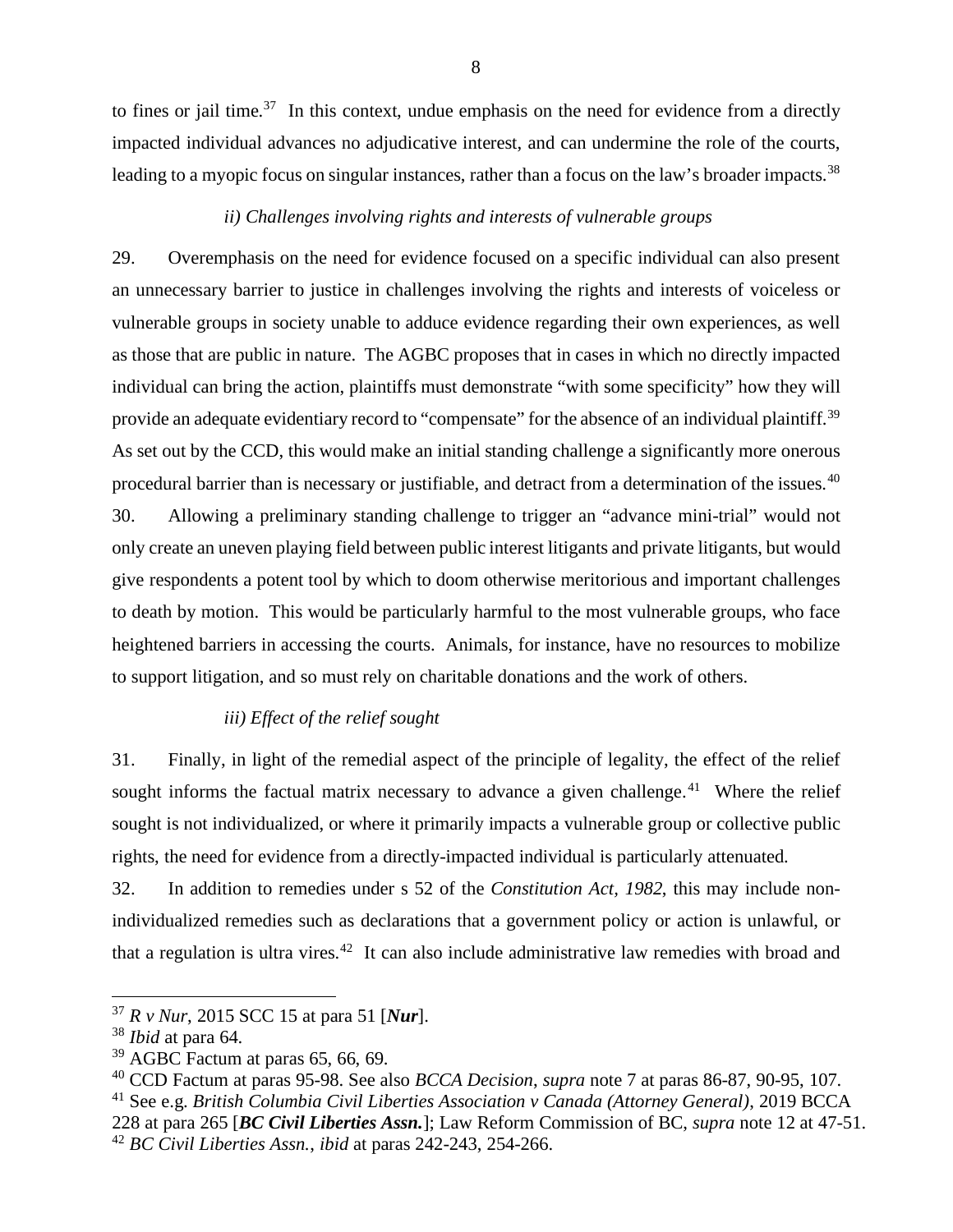non-individualized implications for the ways in which government bodies discharge their legislated and constitutional responsibilities.<sup>[43](#page-20-0)</sup>

# **C) Claimants with the requisite interest and capacity who bring forward a serious, justiciable case should generally not be denied standing**

33. Claimants that bring a useful perspective to a justiciable case, and have the expertise and resources to advance the claim, should presumptively be granted standing. Courts should be loath to decline to resolve justiciable issues, particularly those involving the rights and interests of vulnerable and voiceless groups.

34. Two considerations proposed by the AGBC – namely, the supposed need for a public interest claimant to serve as a "proxy" for a broader group, and the theoretical availability of alternative claims – are particularly unhelpful, and in fact counterproductive, in resolving the issue of standing, particularly in cases involving vulnerable and voiceless groups in society.

# *1) Public interest litigants should not have to be a "proxy" for a broader group*

35. With respect, there is no logical or legal reason to require public interest claimants to demonstrate that they are a "proxy" for a broader group<sup>[44](#page-20-1)</sup> – a significant barrier not faced by private claimants – in order to be granted standing. Such a requirement would be particularly unworkable in cases where the rights and interests of voiceless groups, such as animals or the natural environment, are at stake. There is simply no proxy for such entities, and Canadians' opinions regarding the acceptability of conduct involving animals or the natural environment varies widely. 36. Even where the interests of one member of a voiceless or vulnerable group are at stake, there will often be competing views about how best to protect them – views that can and ought to be given due regard through a hearing on the merits.

### *2) Theoretical alternatives are not a basis upon which to deny standing*

37. Denying standing under the "reasonable and effective means" analysis due to the theoretical existence of other ways for an issue to be placed before the courts prevents access to justice, particularly in novel cases, without advancing any adjudicative or other public interest.<sup>[45](#page-20-2)</sup>

<span id="page-20-0"></span>*<sup>43</sup> Ibid* at paras 250-251, 265, 267. See also *Walton*, *supra* note 18 at para 93.

<span id="page-20-1"></span><sup>44</sup> AGBC Factum at paras 40, 90, 115. See also *BCSC Decision, supra* note 36 at para 76.

<span id="page-20-2"></span><sup>45</sup> *Manitoba Metis Federation Inc. v Canada (Attorney General)*, 2013 SCC 14 at para 43; *Zoocheck*, *supra* note 6, per O'Farrell J, dissenting, at paras 100-101.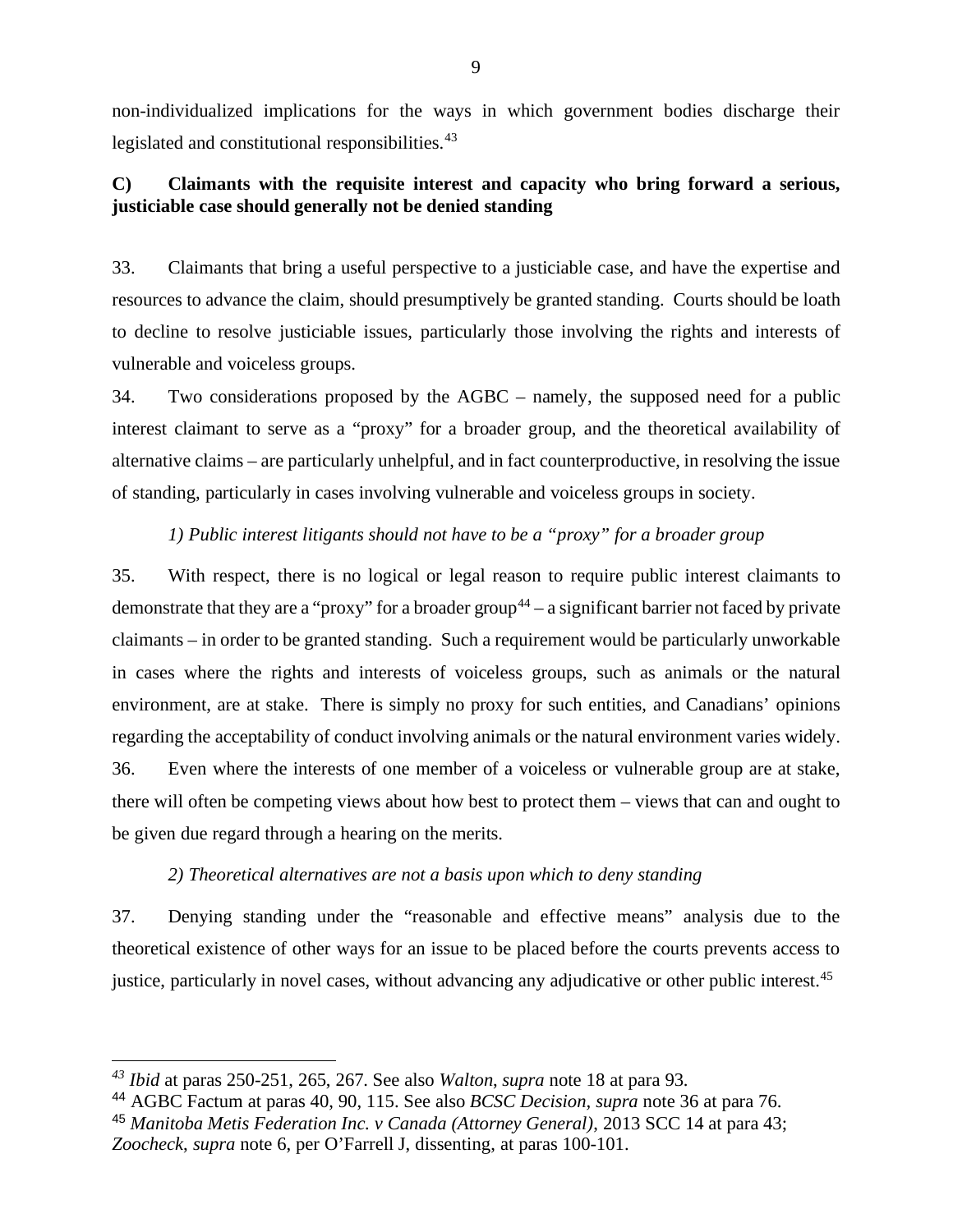38. In identifying theoretical alternative approaches, courts often fail to appreciate practical or strategic shortcomings associated with those theoretical alternative approaches.<sup>[46](#page-21-0)</sup> For instance, in Canadian animal law cases, private prosecution or reliance on law enforcement bodies have frequently been identified as desirable theoretical alternatives to advance the interests of animals without acknowledgement of the significant pitfalls of such approaches.<sup>[47](#page-21-1)</sup>

39. While it is open to respondents to demonstrate that a challenge is not a reasonable and effective means to place an issue before the courts, this analysis should prioritize the rule of law and access to justice considerations, particularly in cases involving vulnerable and voiceless groups. The existence of theoretical alternatives is not itself a justification for denying standing.

### **D) Conclusion**

40. Although *Downtown Eastside* has contributed to recognition and respect for the rights of many marginalized groups and individuals in Canadian society, its success at facilitating access to justice for voiceless and vulnerable groups, such as animals, remains to be seen.

41. Around the world, an increasing number of challenges are being brought to advance the interests of animals and the natural environment. Elephants, an orangutan, chimpanzees, and rivers have now had their day in court through the granting of public interest standing.<sup>[48](#page-21-2)</sup> Justice demands that as animals continue to come knocking at Canadian courthouse doors, our law of public interest standing should serve as a path to justice in appropriate cases, rather than a barricade.

### **PART IV - COSTS**

42. Animal Justice does not seek costs and asks that no costs be awarded against it. ALL OF WHICH IS RESPECTFULLY SUBMITTED THIS  $3^{rd}$  DAY OF DECEMBER 2021.

for

 Kaitlyn Mitchell/Scott Tinney Counsel for the Intervener Animal Justice

\_\_\_\_\_\_\_\_\_\_\_\_\_\_\_\_\_\_\_\_\_\_\_\_\_\_\_\_\_\_\_\_\_

<span id="page-21-0"></span><sup>46</sup> *Zoocheck*, *supra* note 6, per O'Farrell J, dissenting, at paras 98-101; *BCCA Decision*, *supra*  note 7 at paras 41-47.

<span id="page-21-1"></span><sup>47</sup> *Zoocheck, supra* note 6, per O'Farrell J, dissenting, at para 99; *Reece, supra* note 5, per Fraser CJ, dissenting, at paras 183-196; *Schnurr*, *supra* note 1 at paras 65-69; Swaigen et al, "Private Prosecutions Revisited: The Continuing Importance of Private Prosecutions in Protecting the Environment" in (2019) A Ingelson, ed, *Environment in the Courtroom*, Calgary, AB: University of Calgary Press. In contrast, see *Noah*, *supra* note 31, per Grunis J, dissenting, at para 29.

<span id="page-21-2"></span><sup>48</sup> *Islamabad Wildlife Mgmt Board, supra* note 31; *Asociacion de Funcionarios y Abrogados por los Derechos de los Animales y Otros v The Government of the City of Buenos Ares sobre Amparo*, EXPTE A2174-2015/0 (2015); *The Nonhuman Rights Project, Inc. v Stanley*, 49 Misc (3d) 746 (NY Sup Ct 2015); Calzadilla, *supra* note 16.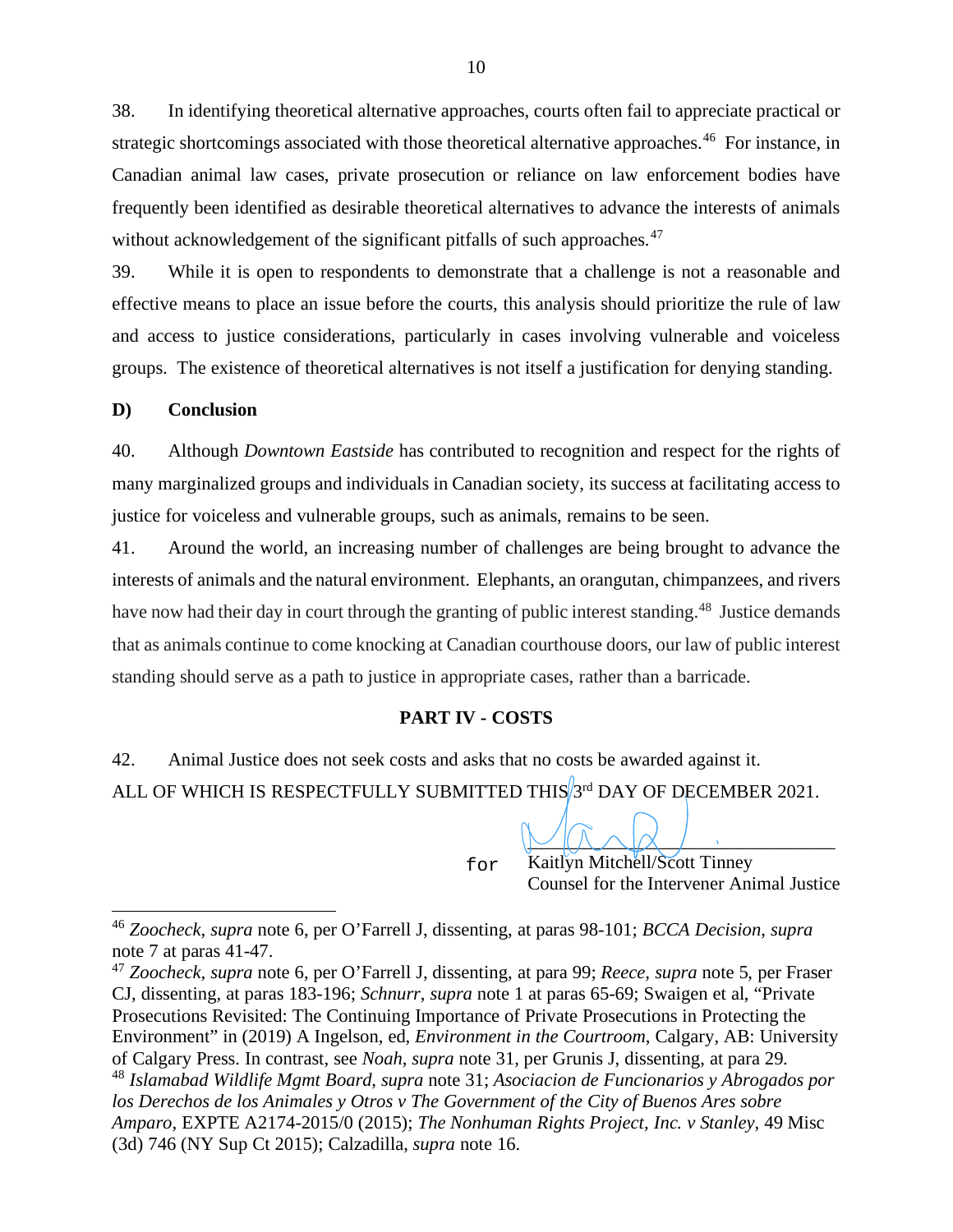| <b>CASE LAW</b>                                                                                                                                                           | PARA(S).                 |
|---------------------------------------------------------------------------------------------------------------------------------------------------------------------------|--------------------------|
| Alberta Union of Public Employees et al v Her Majesty the Queen in Right of<br>Alberta, 2021 ABQB 371                                                                     | 26, 27                   |
| Animal Legal Defense Fund, Inc. v. Glickman, 154 F (3d) 426 (DC Cir 1998)                                                                                                 | 15                       |
| Animal Welfare Board of India v A Nagaraja & others, (Supreme Court of<br>India) 2014 (7) SCC 547                                                                         | 15, 25                   |
| Asociacion de Funcionarios y Abrogados por los Derechos de los Animales y<br>Otros v The Government of the City of Buenos Ares sobre Amparo, EXPTE<br>A2174-2015/0 (2015) | 41                       |
| Bancroft v Nova Scotia Minister of Lands and Forestry, 2021 NSSC 234                                                                                                      | 11                       |
| British Columbia v Canadian Forest Products Ltd., 2004 SCC 28                                                                                                             | 11, 13                   |
| British Columbia Civil Liberties Association v Canada (Attorney General),<br>2019 BCCA 228                                                                                | 31, 32                   |
| Canada (Attorney General) v Downtown Eastside Sex Workers United Against<br>Violence Society, 2012 SCC 45                                                                 | 3, 18, 20,<br>24, 40     |
| Committee for the Commonwealth of Canada v Canada, [1991] 1 SCR 139                                                                                                       | 11                       |
| Cassells v University of Victoria, 2010 BCSC 1213                                                                                                                         | 8, 21                    |
| Council of Canadians with Disabilities v British Columbia (Attorney General),<br>2020 BCCA 241                                                                            | 8, 17, 24,<br>26, 29, 38 |
| Edmonton Journal v Alberta (Attorney General), [1989] 2 SCR 1326                                                                                                          | 26                       |
| Greenpeace Foundation of British Columbia v British Columbia (Minister of<br>the Environment), [1981] 122 DLR (3d) 179                                                    | 8                        |
| Henry v Canada (Attorney General), 2010 BCSC 610                                                                                                                          | 27                       |

# **PART V - TABLE OF AUTHORITIES**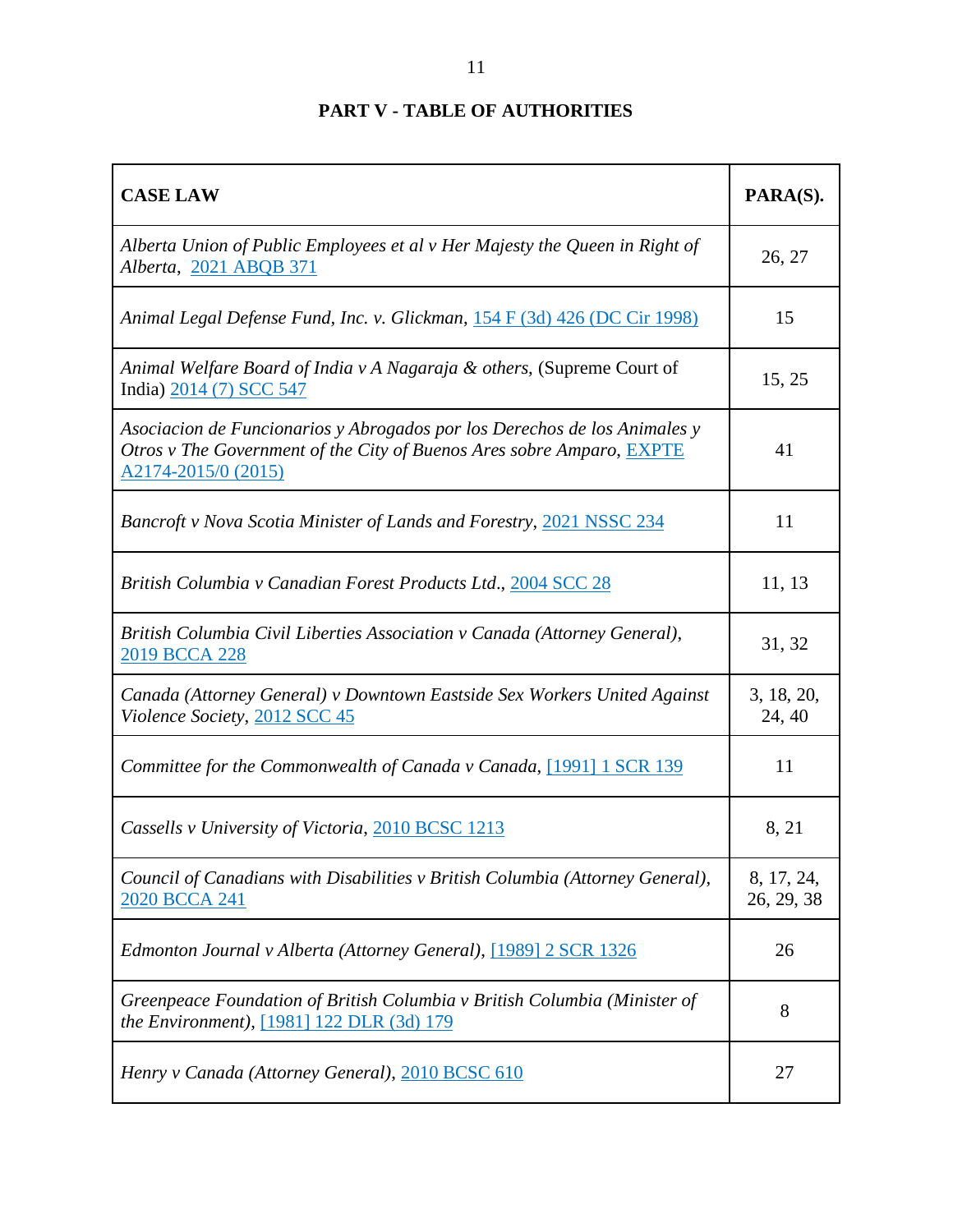| <b>CASE LAW</b>                                                                                                            | PARA(S).                    |
|----------------------------------------------------------------------------------------------------------------------------|-----------------------------|
| Her Majesty the Queen v Chen, 2021 ABCA 382                                                                                | 7, 22                       |
| Hunt v Carey Canada Inc., [1990] 2 SCR 959                                                                                 | 24                          |
| Islamabad Wildlife Management Board v Metropolitan Corporation Islamabad,<br>2021 CLC 262                                  | 25, 41                      |
| MacLaren v British Columbia (Attorney General), 2018 BCSC 1753                                                             | 28, 35                      |
| <b>Manitoba Metis Federation Inc. v Canada (Attorney General), 2013 SCC 14</b>                                             | 37                          |
| Noah (Israeli Federation of Animal Protection Organizations) v Minister of<br>Agriculture, HCJ 9232/01, [2002-2003] Isr SC | 25, 38                      |
| R v Imperial Tobacco Canada Ltd., 2011 SCC 42                                                                              | 24                          |
| R v Nur, 2015 SCC 15                                                                                                       | 28                          |
| Re Eve, [1986] 2 SCR 388                                                                                                   | 11, 13                      |
| Re Teja's Animal Refuge c Québec (Procureur général), 2009 QCCS 918                                                        | 8                           |
| Reece v Edmonton (City), 2011 ABCA 238                                                                                     | 7, 8, 13, 14,<br>17, 22, 38 |
| Schnurr et al v Canadian Tire Corporation Limited et al, 2019 ONSC 5781                                                    | 1, 6, 8, 38                 |
| Skibsted v Canada (Environment and Climate Change), 2021 FC 416                                                            | 8                           |
| The New Zealand Animal Law Association v The Attorney General, High Court<br>of New Zealand, [2020] NZHC 3009              | 25                          |
| The Nonhuman Rights Project, Inc. v Stanley, 49 Misc (3d) 746 (NY Sup Ct)<br>2015)                                         | 41                          |
| Walton v Scottish Ministers, [2012] UKSC 44                                                                                | 16, 32                      |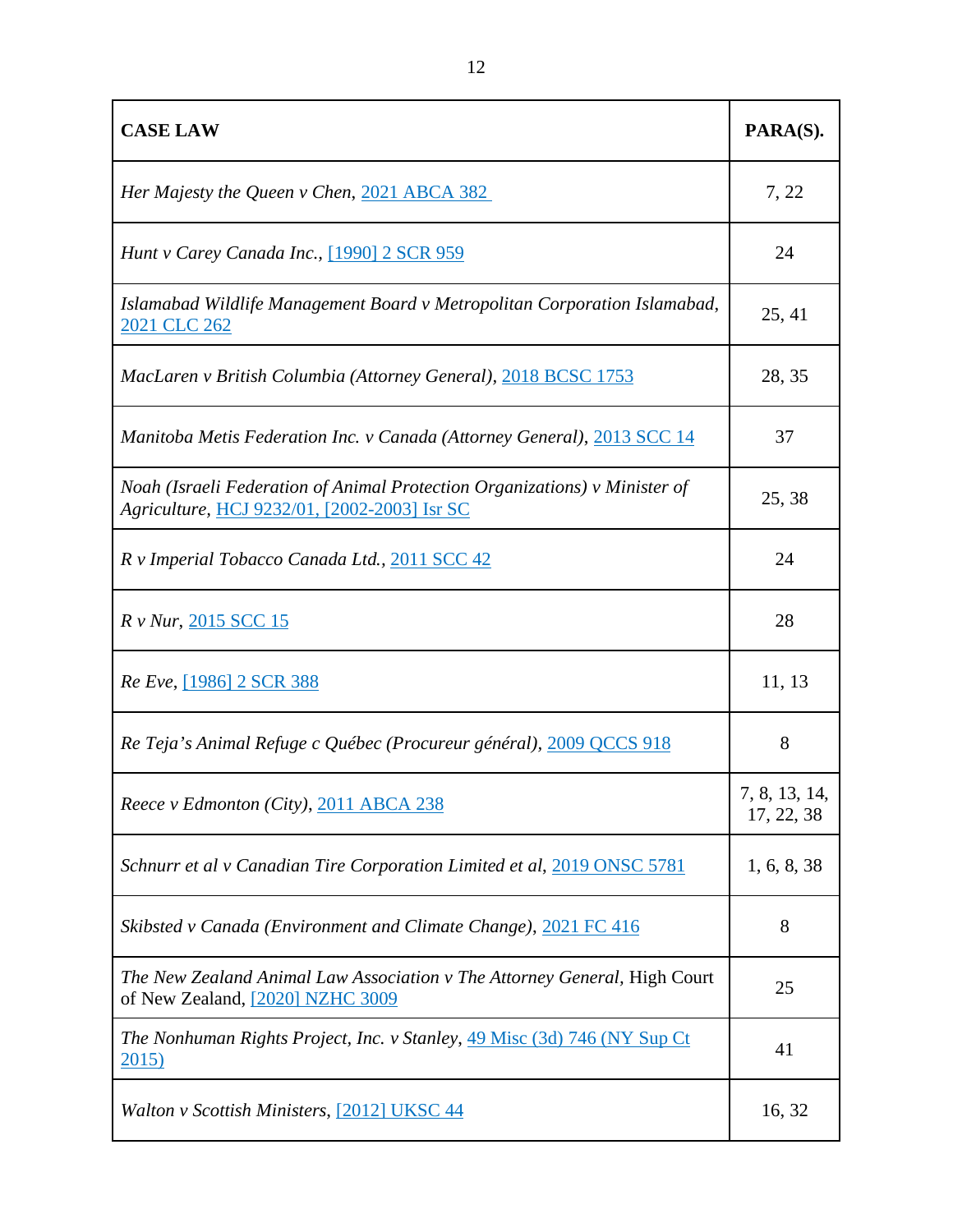| <b>CASE LAW</b>                                                            | PARA(S).    |
|----------------------------------------------------------------------------|-------------|
| Zoocheck Canada Inc v Alberta (Minister of Agriculture and Forestry), 2019 | 8, 13, 19,  |
| <b>ABCA 208</b>                                                            | 21, 22, 37, |

| <b>ARTICLES/TEXT</b>                                                                                                                                                                                                                           | PARA(S).   |
|------------------------------------------------------------------------------------------------------------------------------------------------------------------------------------------------------------------------------------------------|------------|
| Andrew Gage, "Public Rights and the Lost Principle of Statutory Interpretation"<br>(2005) 15 J Entl L & Prac                                                                                                                                   |            |
| Craig E Jones, "The Attorney General's Standing to Seek Relief in the Public<br>Interest: The Evolving Doctrine of Parens Patriae" (2006) 86 Can Bar Rev                                                                                       | 11, 12     |
| Jessica Eisen, "Animals in the constitutional state" $(2017)$ 15:4 Intl J Con L                                                                                                                                                                | 6, 7, 11   |
| Jodi Lazare, "Ag-Gag Laws, Animal Rights Activism, and the Constitution:<br>What is Protected Speech?" (2020) 58:1 Alta L Rev 83                                                                                                               | 26, 27     |
| Margaret Hall, "The Vulnerability Jurisdiction: Equity, Parens Patriae, and the<br>Inherent Jurisdiction of the Court" (2016) 2:1 CJCCL                                                                                                        | 13         |
| Peter Sankoff, "Opportunity Lost: The Supreme Court of Canada Misses a<br>Historic Chance to Consider Question of Public Interest Standing for Animal<br>Interests" (2012) 30:2 Windsor Y B Access Just 129                                    |            |
| Paola Villavicencio Calzadilla, "Case Note: A Paradigm Shift in Courts' View<br>on Nature: The Atrato River and Amazon Basin Cases in Colombia" (2019)<br>15:1 LEAD Journal                                                                    | 15, 41     |
| Senate Debates, 42nd Parl, 1st Sess, Vol 150, No 210 (29 May 2018) at 5625<br>(Hon Murray Sinclair)                                                                                                                                            | 22         |
| Swaigen et al, "Private Prosecutions Revisited: The Continuing Importance of<br>Private Prosecutions in Protecting the Environment" in (2019) A Ingelson, ed,<br><b>Environment in the Courtroom, Calvary, AB: University of Calgary Press</b> |            |
| Terry L Whiting, "Policing Farm Animal Welfare in Federated Nations: The<br>Problem of Dual Federalism in Canada and the USA" (2013) 3:4 Animals<br>(Basel)                                                                                    |            |
| The Law Reform Commission of British Columbia "Report on Civil Litigation"<br>in the Public Interest" (1980) LRC 46                                                                                                                            | 12, 18, 31 |